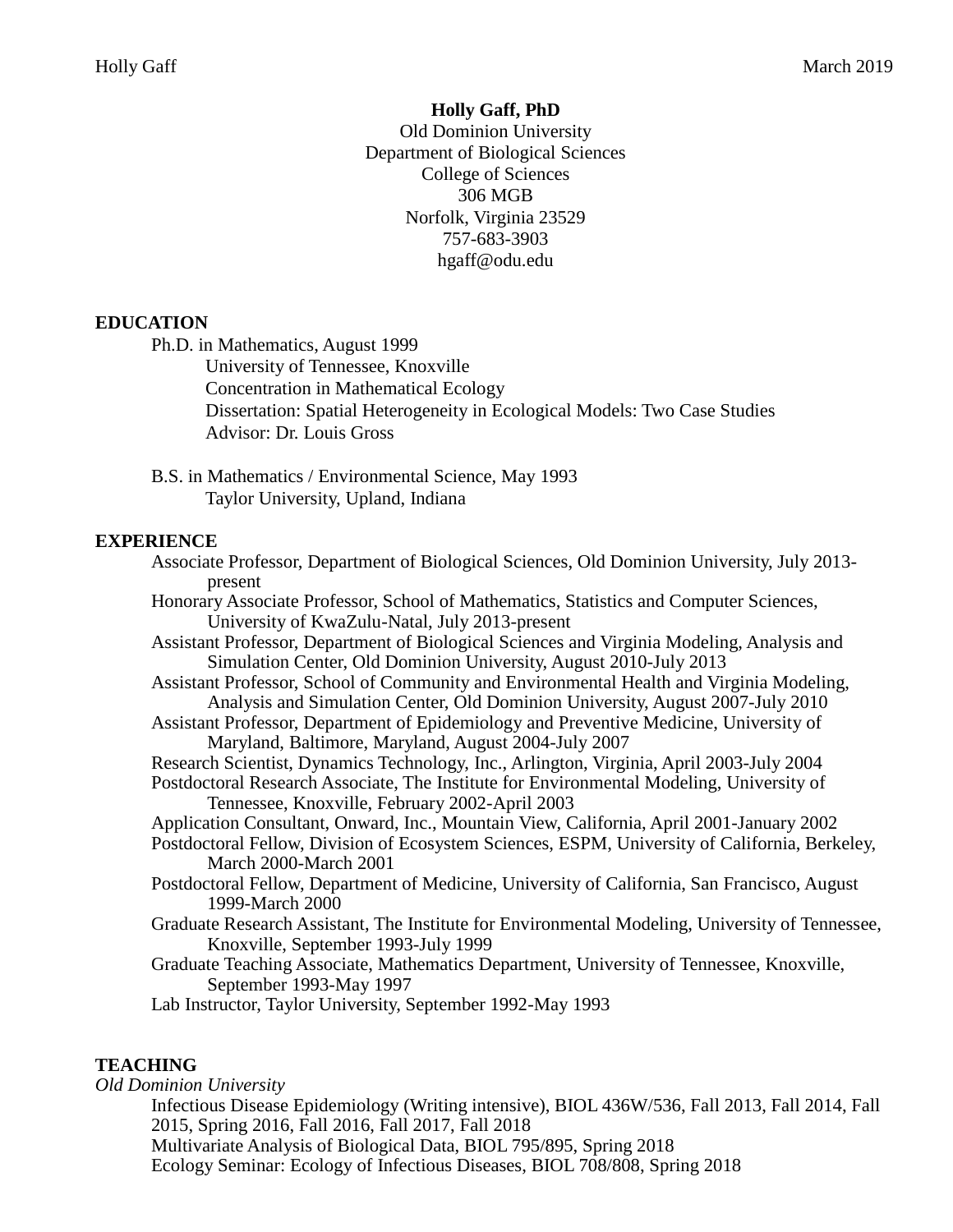Modeling and Simulation in Life Sciences, BIOL 772/872, Spring 2011, Spring 2013, Spring 2017 Calculus for Life Sciences, MATH 205, Co-taught with Adam, Fall 2017 GIS in Life Sciences, BIOL 732/832, Spring 2012, Spring 2014 Ecology Seminar: Hello World: Programming Basics for Biologists, BIOL 708/808, Spring 2013 Ecology Seminar: Foundations of Disease Ecology, BIOL 702/708/802/808, Fall 2012 Epidemiology, BIOL 496/596, Fall 2011 Vector-borne Diseases, BIOL 795/895, Co-taught with Hynes, Fall 2011 GIS in Health Sciences, HLSC 795/895, Spring 2010 PhD Colloquium, HLSC 889, Fall 2009, Spring 2010, Fall 2011 Advanced Epidemiology, HLSC 846, Fall 2009, Fall 2011 Modeling and Simulation in Health Sciences, HLSC 795/895, Spring 2009 Epidemiology, CHP 646/MPHO 814, Two sections – one live, one internet/asynchronous, Spring 2009, Two sections – one live, one TELETECHNET, Spring 2008

## *University of KwaZulu-Natal*

Mathematical Biology, MATH731, Spring 2015

## *University of Tennessee, Knoxville*

Calculus for Life Sciences II, Math 152, Fall 1998 Algebraic Reasoning, Math 110, Spring 1996 Calculus for Life Sciences I, Math 151, Spring 1995 Business Calculus, Math 121, Spring 1994 College Algebra, Math 119, Fall 1993

## *Completed Graduate Students at Old Dominion University as Advisor*

- Jacqueline Jackson, PhD Health Services Research cognate M&S, 2010 Current Position: US Coast Guard Analyst
- Mohammad Alzahrani, PhD Health Services Research cognate M&S, 2011 Current Position: Faculty at Prince Sultan College of Health Sciences, Dhahran, Saudi Arabia
- Grace Schulte, MS Biology, 2012 Current Position: Instructor, Tidewater Community College
- Pamela Kelman, MS Biology, 2014 Current Position: Norfolk Public Health
- Koren Goodman, PhD Health Services Research, Cognate M&S, 2014 Current Position: Clinical Research Coordinator, Barnabas Health
- Greg Scott, PhD Health Services Research, Cognate M&S, 2014 Current Position: Healthcare Management Program Director, South University
- Lydia Wigglesworth, PhD Health Services Research, Cognate M&S, 2015
- Lindsey Bidder, MS Biology 2016 Current Position: Water Quality Supervising Specialist, Hampton Roads Sanitation District
- Robyn Nadolny, PhD Ecological Sciences, 2016 Current Position: Biologist, Tick-Borne Disease Laboratory, US Army Public Health Center
- Allyn Bryan, MS Biology 2017

## *Completed Graduate Students at Old Dominion University as Committee Member*

- PhD Biomedical Sciences Committee Member Chelsea Wright (2015)
- PhD Ecological Sciences Committee Member Jack Butler (2016), Lester Gittons (2017), Gaya Gnanalingham (2018)
- PhD Applied and Computational Mathematics Committee Member Caleb Adams (2011), Shu Liao (2010)
- MS Biology (Non-thesis) Committee Member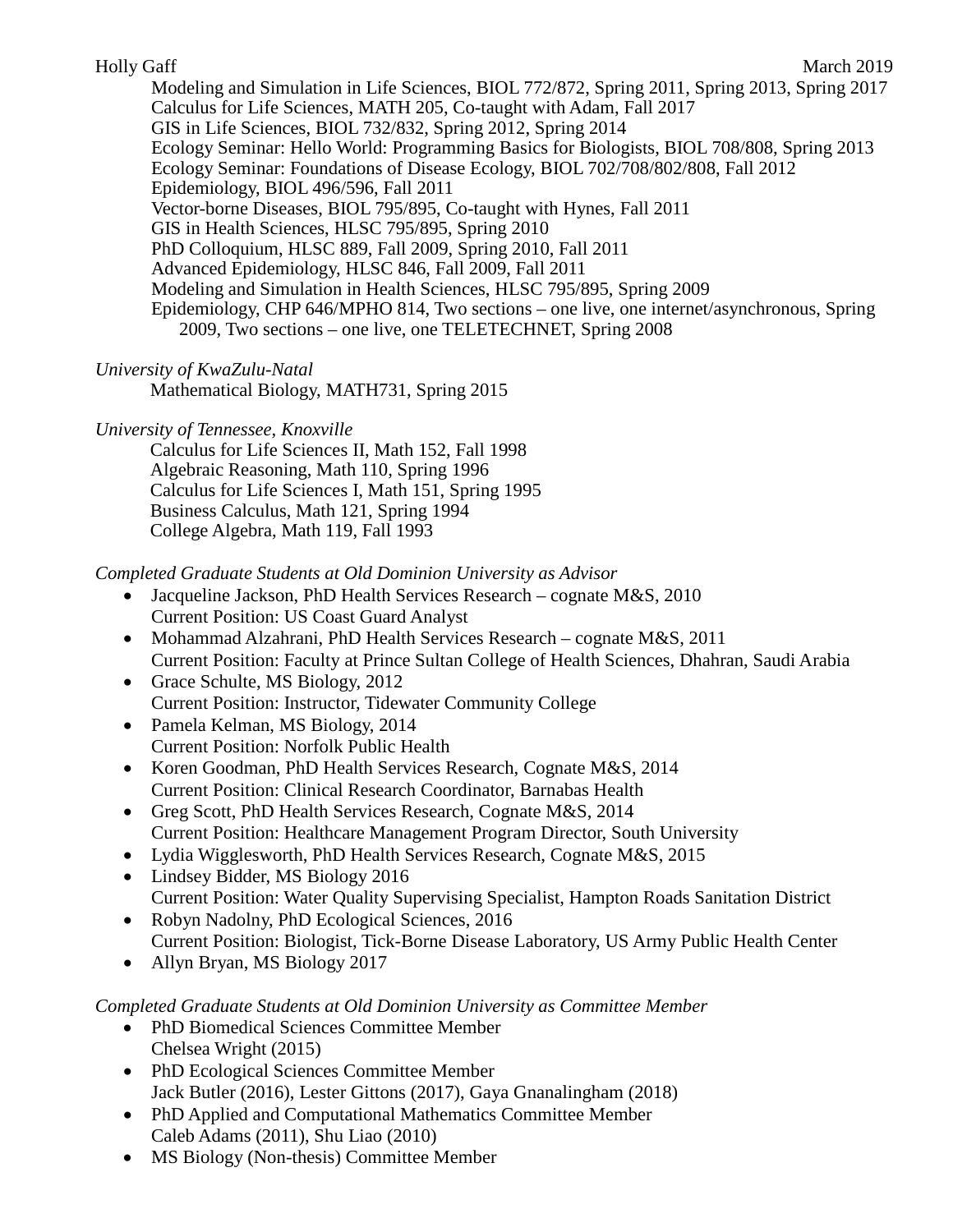Amber Blue (2012), Ashley Morris (2018)

- MS Biology (Thesis) Committee Member John Tiggelaar (2012), Jonathan Schmude (2013), Mia Comeros (2014), Sharon Vaturi (2015), Erin Heller (2015), Christi Linardich (2016), Jack Buchanan (2016), Kristin Phillips (2016), Amanda Pomposini (2017), Nick Sissons (2018)
- PhD Computer Science Committee Member Samiur Arif (2014)
- PhD Health Services Research Committee Member Kurt Heisler (2014), Ruicui Liu (2016), Khyati Kantaria (2018)
- PhD Psychology Committee Member Jessica Ladage (2015), Valerie Streets (2016)
- PhD English Committee Member Laura Paganucci (2016)

## *Current Graduate Students at Old Dominion University as Advisor*

- Chair, PhD Ecological Sciences Alexis White Title: Mechanical versus biological control of ticks Date: 2013-present
- Chair, PhD Ecological Sciences Sara Simmons Date: 2017-present
- Chair, PhD Ecological Sciences Harmony Hancock Date: 2017-present
- Chair, PhD Ecological Sciences Christina Espada Date: 2018-present
- Chair, PhD Ecological Sciences Tony Matthews Date: 2018-present

*Current Graduate Students at Old Dominion University as Committee Member*

- Committee Member, PhD Ecological Sciences Spencer Schubert, Natasha Hagemeyer, Nicholas Flanders
- Committee Member, PhD Biomedical Sciences Alexandra Cumbie
- Committee Member, PhD Physics Nathan Dzbenski
- Committee Member, MS Biology J. Andrew Arnold, Laura Bitzer, Claire Gorman

*MPH practicum students at Old Dominion University*

- Anubha Mishra, Fall 2008
- Karen Sussman, Spring 2013
- Melissa Stevenson, Fall 2013
- Pamela Kelman, Fall 2015
- Jason McCain, Spring 2017
- Jill Riehl, Spring 2018
- Christina Espada, Spring 2018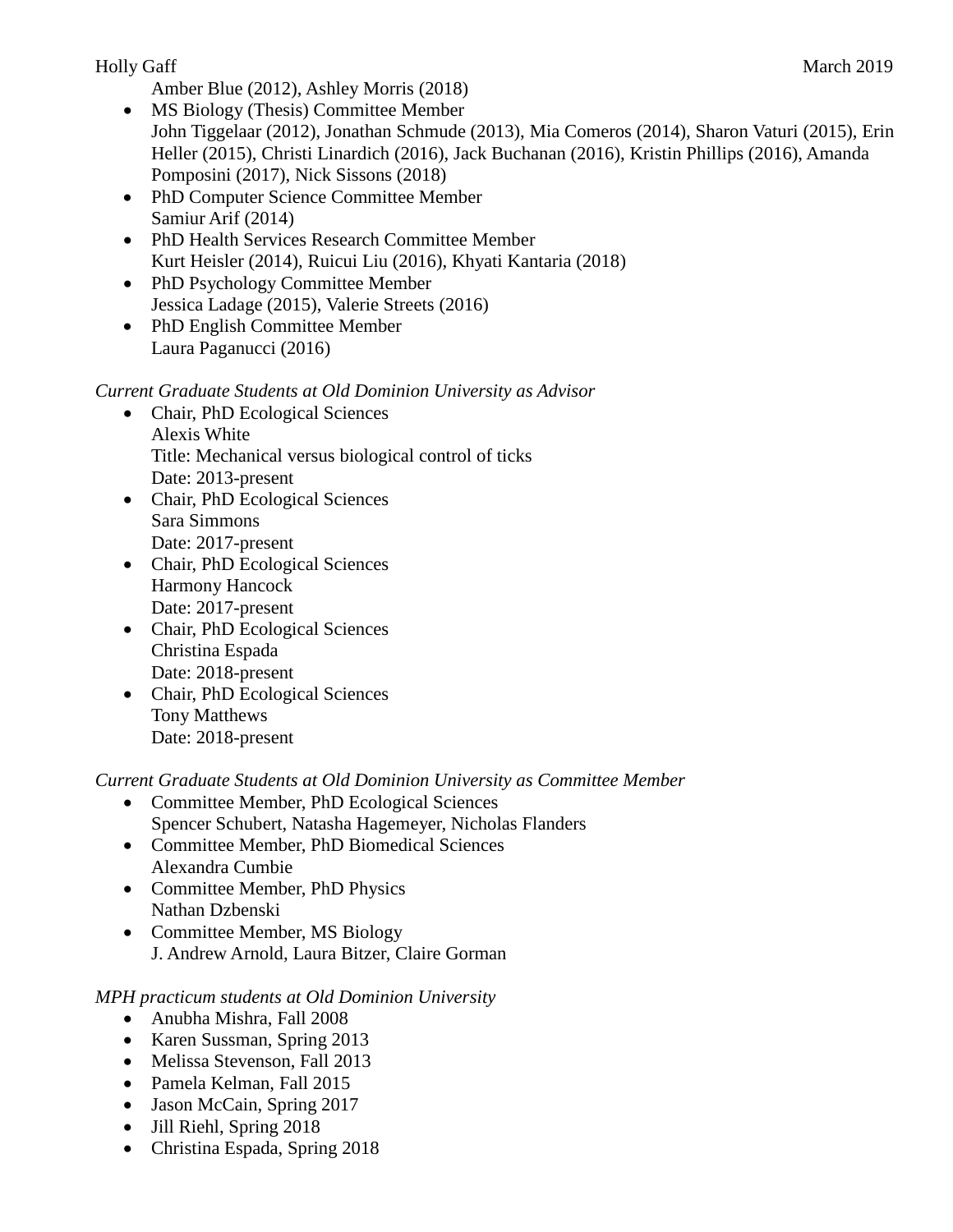• Kenna Randall, Summer 2018

### *Undergraduate Students at Old Dominion University*

- Matthew Benz, Summer internship 2009 (Current position: State Health Department)
- Joy Boyles, Summer research 2009 (Current position: Unknown)
- Brandon Rowan, Summer research 2010 (Current position: ODU Graduate student)
- Ryan Wright, Summer internship 2010 (Current position: Virginia Beach Health Department)
- Diana Lewis, Summer research 2011 (Current position: Virginia Tech Vet School)
- Nicole Cox, Summer research 2011 (Current position: Undergraduate research with Sonenshine)
- Lauren Jarlenski, Summer research 2011
- Daniel Drake, RUMS, Summer 2011
- Alex Pullman, RUMS, Summer 2011
- Mindy Marshall, RUMS, Summer 2011
- Breanna White, RUMS, Summer 2011
- Brittany St. Jacques, RUMS, Summer 2011 (Current position: W&M Graduate student)
- Ashley Moye, RUMS, Summer 2011 (Current position: Virginia Tech veterinary student)
- Eleanor Squires, Research volunteer 2012
- Sara Blachman, Research volunteer 2012
- Stefanie Snyder, Research volunteer 2012
- Amy Johnson, RUMS, Summer 2012-present
- Joseph Brown, RUMS, Summer 2012-present
- John Warfle, RUMS, Summer 2012
- Caitlin Sciuti, RUMS, Summer 2012
- David Cutherell, RUMS, Summer 2012-Summer 2013
- Yong Suk Ko, RUMS, Summer 2012
- Alexis White (from Unity College), Summer internship 2012
- James Lana, Internship, Summer 2012
- Ashley Morris, Lab rotation, Summer 2012
- Apinder Kaur, Undergraduate Research, Fall 2012
- Brittany Kolodziejcyzk, Undergraduate Research, Summer 2013
- Kyle Leas, Environmental Health Internship, Summer 2013
- Ryan Hart, RUMS, Summer 2013
- Nikeya Melton, RUMS, Summer 2013
- Jessica Vincent, RUMS, Summer 2013
- Michael Bailey, Undergraduate Research, Spring 2014
- Carter Watson, Honors Undergraduate Research, Spring 2014-2015
- Dorothy Paine, RUMS Summer 2014
- Anja Nilsson, Undergraduate Research, 2014-2015
- Tyler Chavers, Undergraduate Research, 2014-2015
- Toan Tran, Spring 2015
- Duke Kunzler, Environmental Health Internship, Summer 2015
- Brittany Krejcar, Environmental Health Internship, Summer 2015
- Kristine Asmussen, Environmental Health Internship, Fall 2015
- Cameron Lenahan, RUMS, 2014-2016
- Leo Notto, RUMS, 2014-2016
- Jonathan Malush, Undergraduate Research, 2014-2015
- Adam Gold, Undergraduate Research, 2016
- Sean Campbell, Environmental Health Internship, Summer 2016
- Stephen Holmsten, Environmental Health Internship, Summer 2016
- Alexander Suarez, Undergraduate Research, 2016-2017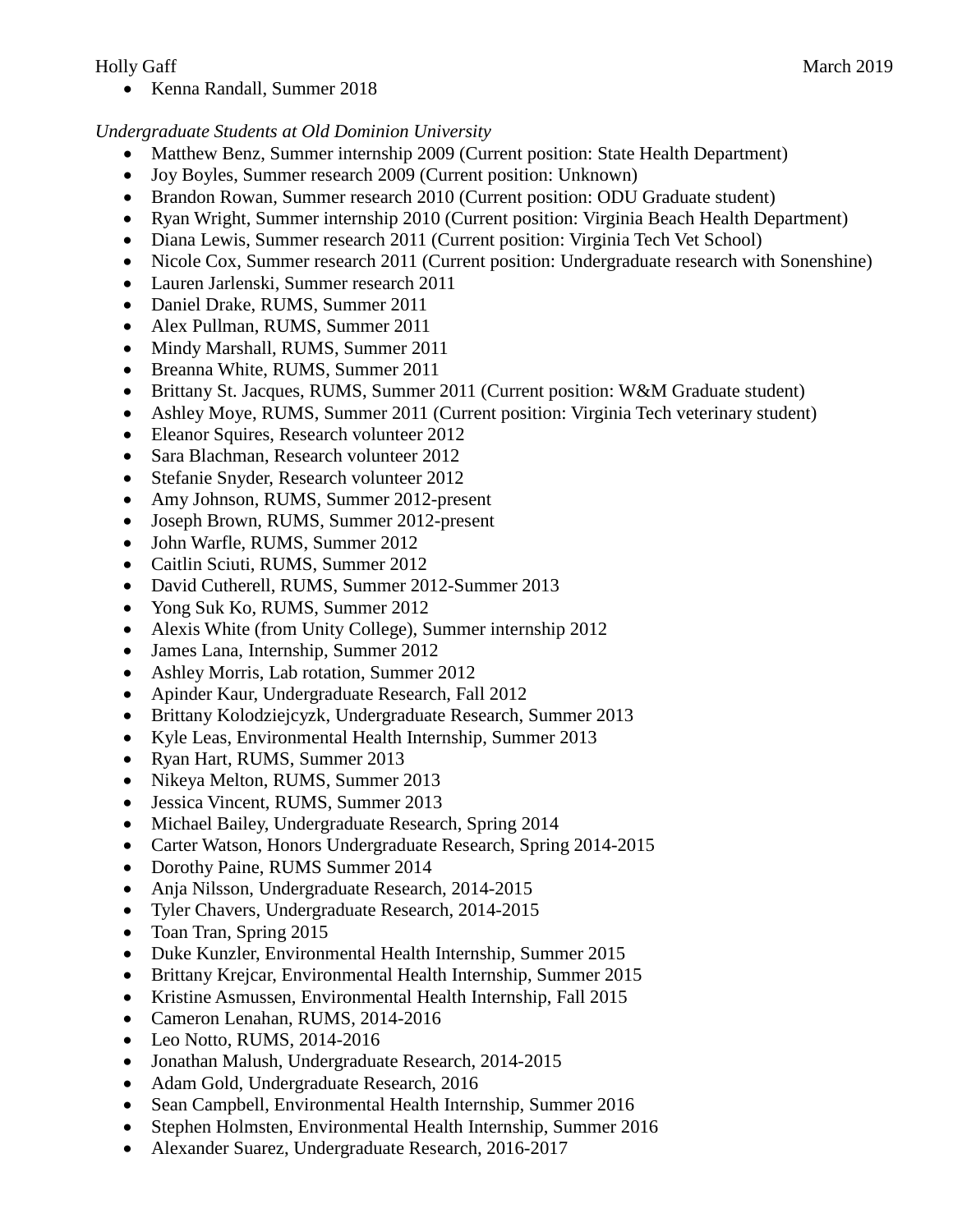- Katerina Goffigan, Undergraduate Research, 2016-2017
- Laura Bitzer, Undergraduate Research, 2016-2017
- Armin Bahrani, RUMS 2016-2017
- Kirsten Young, RUMS 2016-2017
- Nina Robichaud, Undergraduate Research, 2017-present
- Caitlin Murphy, Undergraduate Research, Spring 2017
- Kelly Hamilton, Undergraduate Research, Spring 2017
- Linda Carlsen, Environmental Health Internship, Summer 2017
- Angeline Sandor, RUMS, 2016-2017
- Andrew Evans, Undergraduate Research, 2016-2018
- Chris Russo, Undergraduate Research, 2016-2018
- Hannah Cummins, RUMS 2017-present
- Amanada Devleeschower, RUMS 2017-present
- Michelle Bershers, RUMS 2017-present
- Kelsey Jones, RUMS 2018-present
- J. Aaron Gonzales, RUMS 2018-present
- Corey Bafford, Undergraduate Research, Fall 2018
- Yung Huang, Undergraduate Research, Fall 2018

#### **PUBLICATIONS – Peer-reviewed articles and peer-reviewed book chapters (**‡ with student(s))

- 1. ‡Heller, E. L., **Gaff, H. D.**, Brinkerhoff, R. J. and Walters, E. L. (2019), Urbanization and tick parasitism in birds of coastal southeastern Virginia. Jour. Wild. Mgmt. doi:10.1002/jwmg.21646
- 2. ‡Rose RK, Nadolny RM, Kiser J, Rice SE, Salamone HG, Eggleston J, **Gaff HD**. (2018) Compositional Changes in Two Small Mammal Communities During Succession in Southeastern Virginia. Virginia Journal of Science. 69(1):2.
- 3. ‡Bidder LA, Asmussen KM, Campbell SE, Goffigan KA, **Gaff HD**. (2018) Assessing the underwater survival of two tick species, *Amblyomma americanum* and *Amblyomma maculatum*. Ticks and tick-borne diseases. To appear.
- 4. ‡Kelman P, Thompson CW, Hynes W, Bergman C, Lenahan C, Brenner JS, Brenner MG, Goodman B, Borges D, Filak M, **Gaff H**. (2018) *Rickettsia parkeri* infections diagnosed by eschar biopsy, Virginia, USA. Infection. 46(4): 559-563.
- 5. ‡White A, **Gaff H.** (2018) Review: Application of Tick Control Technologies for Blacklegged, Lone Star, and American Dog Ticks. Journal of Integrated Pest Management. 9(1): 12.
- 6. ‡Nadolny RM, **Gaff H**. (2018) Modelling the effects of habitat and hosts on tick invasions. Letters in Biomathematics. 5(1): 2-29.
- 7. ‡Nadolny RM, **Gaff HD.** (2018) Natural history of *Ixodes affinis* in Virginia. Ticks and Tick-borne Diseases. 9(1):109-119.
- 8. ‡Nadolny, RM, **Gaff HD.** (2018) Natural history of *Amblyomma maculatum* in Virginia. Ticks and Tick-borne Diseases. 9(2):188-195.
- 9. ‡Maliyoni M, Chirove F, **Gaff HD**, Govinder KS. (2017) A Stochastic Tick-Borne Disease Model: Exploring the Probability of Pathogen Persistence. Bulletin of Mathematical Biology. 79(9):1999- 2021.
- 10. ‡Shannon AB, Rucinsky R, **Gaff HD**, Brinkerhoff RJ. (2017) *Borrelia miyamotoi*, Other Vector-Borne Agents in Cat Blood and Ticks in Eastern Maryland. EcoHealth. 6:1-5.
- 11. ‡Butler J, Butler MJ, **Gaff H.** (2017) Snap, crackle, and pop: acoustic-based model estimation of snapping shrimp populations in healthy and degraded hard-bottom habitats. Ecological Indicators. 77: 377-385.
- 12. Manore CA, Ostfeld RS, Agusto FB, **Gaff H**, LaDeau SL. (2017) Defining the Risk of Zika and Chikungunya Virus Transmission in Human Population Centers of the Eastern United States. PLoS Negl Trop Dis 11(1): e0005255. doi:10.1371/journal.pntd.0005255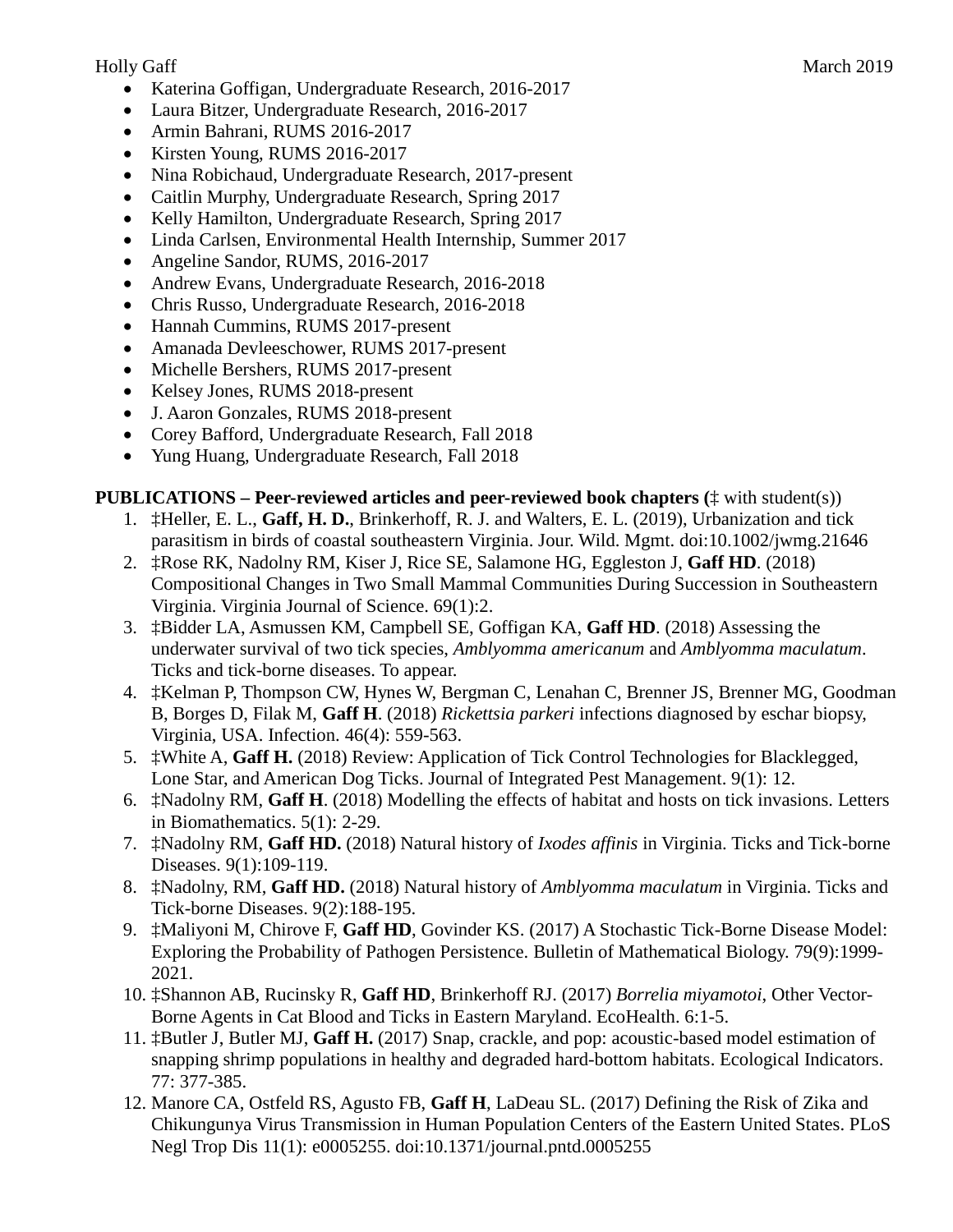- 13. ‡Nadolny RM, Gauthier DT, **Gaff HD**, Bermudez SE. (2016) Preliminary assessment of the population genetics of *Ixodes affinis* (Ixodida: Ixodidae) in North and Central America. Systematic and Applied Acarology. 21(10):1300-8.
- 14. Springer YP et al. (2016) Tick $□$  mosquito $□$  and rodent $□$ borne parasite sampling designs for the National Ecological Observatory Network. Ecosphere 7.5.
- 15. ‡Heller EL, Wright CL, Nadolny RM, Hynes WL, **Gaff HD**, Walters EL. (2016). New Records of *Ixodes affinis* (Acari: Ixodidae) Parasitizing Avian Hosts in Southeastern Virginia. Journal of Medical Entomology, 53(2), 441-445.
- 16. Campana MG, Hawkins MT, Henson LH, Stewardson K, Young HS, Card LR, Lock J, Agwanda B, Brinkerhoff J, **Gaff HD,** Helgen KM, Maldonado JE, McShea WJ, Fleischer RC (2016) Simultaneous identification of host, ectoparasite and pathogen DNA via in-solution capture. Molecular Ecology Resources. 16(5): 1224-1239
- 17. Fister KR, **Gaff H,** Lenhart S, Numfor E, Schaefer E, Wang J. (2016). Optimal control of vaccination in an age-structured cholera model. In Mathematical and Statistical Modeling for Emerging and Re-emerging Infectious Diseases (pp. 221-248). Springer International Publishing.
- 18. Walter KS, Pepin KM, Webb CT, **Gaff HD**, Krause PJ, Pitzer VE, Diuk-Wasser MA. (2016) Invasion of two tick-borne diseases across New England: harnessing human surveillance data to capture underlying ecological invasion processes. Proc. R. Soc. B. 283:20160834.
- 19. ‡Nadolny RM, **Gaff H**, Carlsson J, Gauthier D. (2015) Comparative landscape genetics of two invading ticks: evidence of the ecological mechanisms underlying tick range expansions. Infection, Genetics, and Evolution. 35:153-162.
- 20. ‡Wright CL, Sonenshine DE, **Gaff HD**, Hynes WL. (2015) *Rickettsia parkeri* transmission to *Amblyomma americanum* by cofeeding with *Amblyomma maculatum* (Acari: Ixodidae) and potential for spillover. Journal of Medical Entomology. 52(5):1090-1095.
- 21. ‡Nadolny RM, Feldman KA, Pagac B, Stromdahl EY, Rutz H, Wee SB, Richards AL, Smith J, Armolt M, **Gaff HD**. (2015) Review of the Mid-Atlantic Tick Summit III: A model for regional information sharing. Ticks Tick Borne Dis. 6(4):435-8.
- 22. ‡Wright CL, **Gaff HD**, Sonenshine DE, Hynes WL. (2015) Experimental vertical transmission of *Rickettsia parkeri* in the Gulf Coast tick, *Amblyomma maculatum*. Ticks Tick Borne Dis. 6(5):568- 573.
- 23. ‡**Gaff, HD**, White A, Leas K, Kelman P, Squire JC, Livingston DL, Sullivan GA, Baker EW, Sonenshine DE. (2015) TickBot: A novel robotic device for controlling tick populations in the natural environment, Ticks and Tick-borne Diseases. 6(2):146-151.
- 24. Parham, PE, Waldock J, Christophides GK, Hemming D, Agusto F, Evans KJ, Fefferman N, **Gaff H**, Gumel A, LaDeau S, Lenhart S, Mickens RE, Naumova EN, Ostfeld RS, Ready PD, Thomas MB, Velasco-Hernandez J, Michael E. (2015) Review article: Climate, environmental and socioeconomic change: weighing up the balance in vector-borne disease transmission. Phil. Trans. R. Soc. B. 370: 20130551.
- 25. Chitanga S, **Gaff H**, and Mukaratirwa S. (2014) Tick-borne pathogens of potential zoonotic importance in the southern African region, Journal of the South African Veterinary Association 85(1), Article #1084, 3 pages.
- 26. Florin DA, Brinkerhoff JR, **Gaff H,** Jiang J, Robbins RG, Eickmeyer W, Butler J, Nielsen D, Wright C, White A, Gimpel ME & Richards AL. (2014) Additional U.S. collections of the Gulf Coast tick, *Amblyomma maculatum* (Acari: Ixodidae), from the State of Delaware, the first reported field collections of adult specimens from the State of Maryland, and data regarding this tick from surveillance of migratory songbirds in Maryland. Systematic & Applied Acarology 19(3): 257–262.
- 27. Stich RW, Blagburn BL, Bowman DD, Carpenter C, Cortinas MR, Ewing SA, Foley D, Foley JE, **Holly Gaff**, Hickling GJ, Lash RR, Little SE, Lund C, Lund R, Mather TN, Needham GR, Nicholson WL, Sharp J, Varela-Stokes A, Wang D. (2014) Quantitative factors proposed to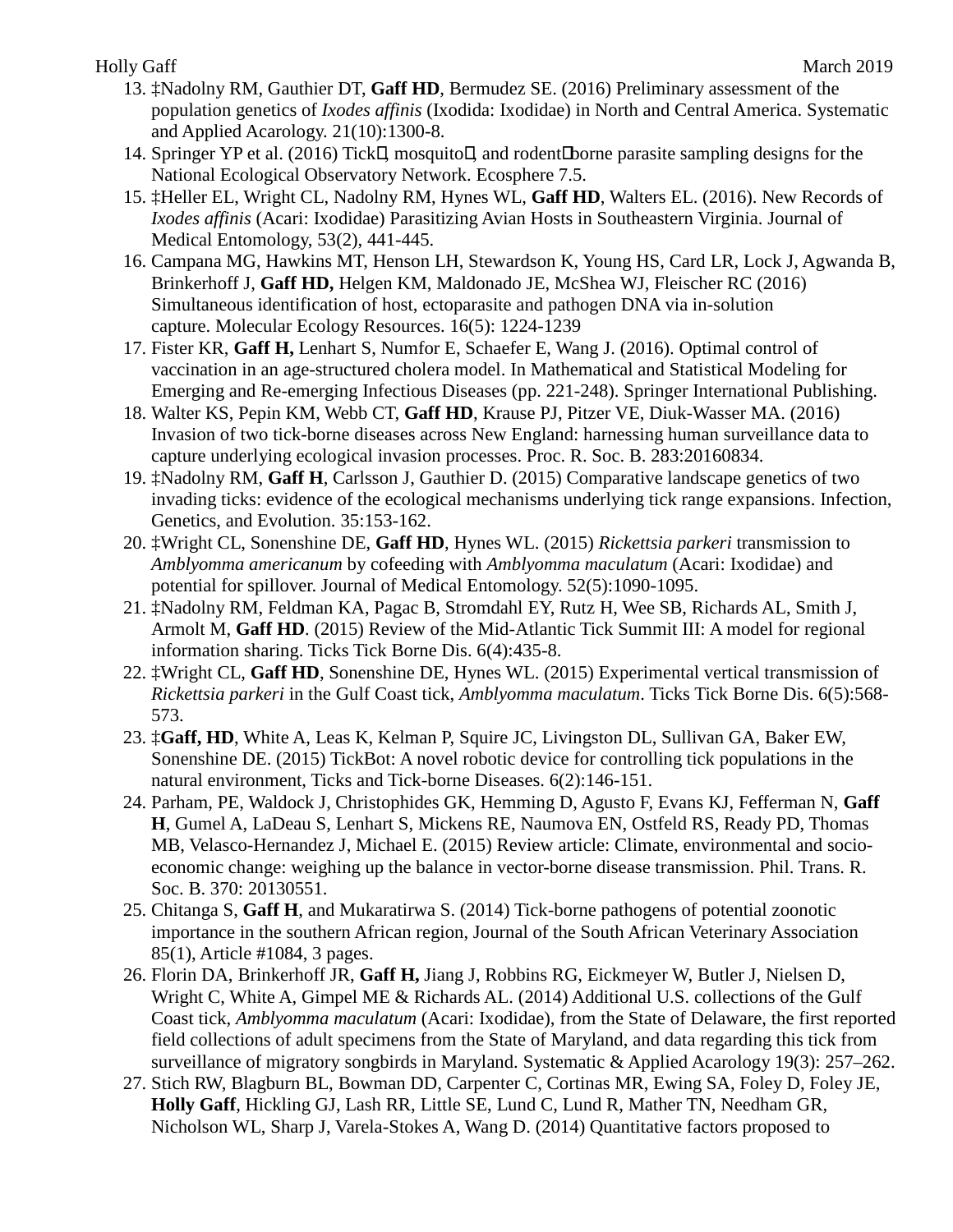influence the prevalence of canine tick-borne disease agents in the United States. Parasites & Vectors, 7:417.

- 28. ‡Wright CL, **Gaff HD**, Hynes WL. (2014) Prevalence of *Ehrlichia chaffeensis* and *Ehrlichia ewingii* in *Amblyomma americanum* and *Dermacentor variabilis* collected from southeastern Virginia, 2010–2011. Ticks and Tick-borne Diseases. 5(6): 978-982.
- 29. Zheng H, **Gaff H**, Smith G, & DeLisle S. (2014). Epidemic Surveillance Using an Electronic Medical Record: An Empiric Approach to Performance Improvement. PloS one, 9(7), e100845.
- 30. Tracy JK, Schluterman NH, Greene C, Sow SO, **Gaff HD** (2014). Planning for human papillomavirus (HPV) vaccination in sub-Saharan Africa: A modeling-based approach. Vaccine. 32(26):3316-3322.
- 31. Gaines DN, Operario DJ, Stroup S, Stromdahl E, Wright C, **Gaff H**, Broyhill J, Smith J, Norris DE, Henning T, Lucas A, Houpt E. (2014) Ehrlichia and Spotted Fever Group Rickettsiae Surveillance in *Amblyomma americanum* in Virginia Through Use of a Novel Six-Plex Real-Time PCR Assay. Vector-Borne and Zoonotic Diseases. 14(5): 307-316.
- 32. ‡Brown J, Kelman P, **Gaff H**. Using Pheromones to Enhance Field Tick Collection Techniques. Letters in Biomathematics. 2014. Vol 1, No 1.
- 33. **Gaff HD**, Kocan KM and Sonenshine DE. (2014) Tick-borne Rickettsioses II (Anaplasmataceae), *in* DE Sonenshine, RM Roe, eds., Biology of Ticks, Second Edition (book chapter).
- 34. ‡Wright CL, Hynes WL, White BT, Marshall, MN, **Gaff HD**, Gauthier DT. (2014) Single-tube real-time PCR assay for differentiation of *Ixodes affinis* and *Ixodes scapularis*. Tick and Tick-borne Diseases. 5(1):48-52.
- 35. ‡Nadolny RM, Wright CL, Sonenshine DE, Hynes WL, **Gaff HD**. (2014) Ticks and spotted fever group rickettsiae of southeastern Virginia. Ticks Tick-borne Dis. 5(1):53-57.
- 36. Adongo D, Fister KR, **Gaff H**, Hartley D. (2013) Optimal control applied to Rift Valley fever. Natural Resource Modeling. 26(3):385-402.
- 37. Alonzo J, **Gaff H**, Watson GS. (2013) A Laboratory for Collaboration: Rehearsal Communication Skills for Biologists and Mathematicians. Biology International. No. 53.
- 38. ‡**Gaff H,** Nadolny R. (2013) Identifying requirements for the invasion of a tick species and tickborne pathogen through TICKSIM. Mathematical Biosciences and Engineering. 10(3):625-35.
- 39. Gammack D, Schaefer E, **Gaff H**. (2013) Global dynamics emerging from local interactions: agent-based modeling for the life sciences. In Mathematical concepts and methods in modern biology: using modern discrete models. Edited by Raina Robeva, Terrell L. Hodge. Academic Press (Amsterdam).
- 40. Niu T, Hartley DM, Papelis YE, **Gaff HD.** (2012) An Epidemiological Model of Rift Valley Fever with Spatial Dynamics. Computational and Mathematical Methods in Medicine 2012: 138757.
- 41. Hartley D, Barker C, Le Menach A, Niu T, **Gaff H**, Reisen W. (2012) The effects of temperature on the emergence and seasonality of West Nile virus in California. American Journal of Tropical Medicine & Hygiene. 86(5): 884-894.
- 42. Luce-Fedrow A, Wright C, **Gaff HD**, Sonenshine DE, Hynes WL, Richards AL. (2012) *In vitro* propagation of *Candidatus* Rickettsia andeanae isolated from *Amblyomma maculatum*. FEMS Immunol Med Microbiol 64: 74–81.
- 43. ‡Nadolny R, Wright C, Hynes WL, Sonenshine DE, **Gaff H**. (2011) *Ixodes affinis* (Acari: Ixodidae) in southeastern Virginia and implications for the spread of *Borrelia burgdorferi*, the agent of Lyme disease. Journal of Vector Ecology. 36(2):464-467.
- 44. **Gaff HD**, Schaefer E, Lenhart S. (2011) Use of optimal control models to predict treatment time for managing tick-borne disease. Journal of Biological Dynamics. 5(5):517-530.
- 45. ‡Wright CL, Nadolny R, Jiang J, Richards AL, Sonenshine DE, **Gaff HD**, Hynes WL. (2011) Tidewater Spotted Fever: Detection of *Rickettsia parkeri* in Gulf Coast ticks, southeastern Virginia. Emerging Infectious Diseases. 17(5): 896-898.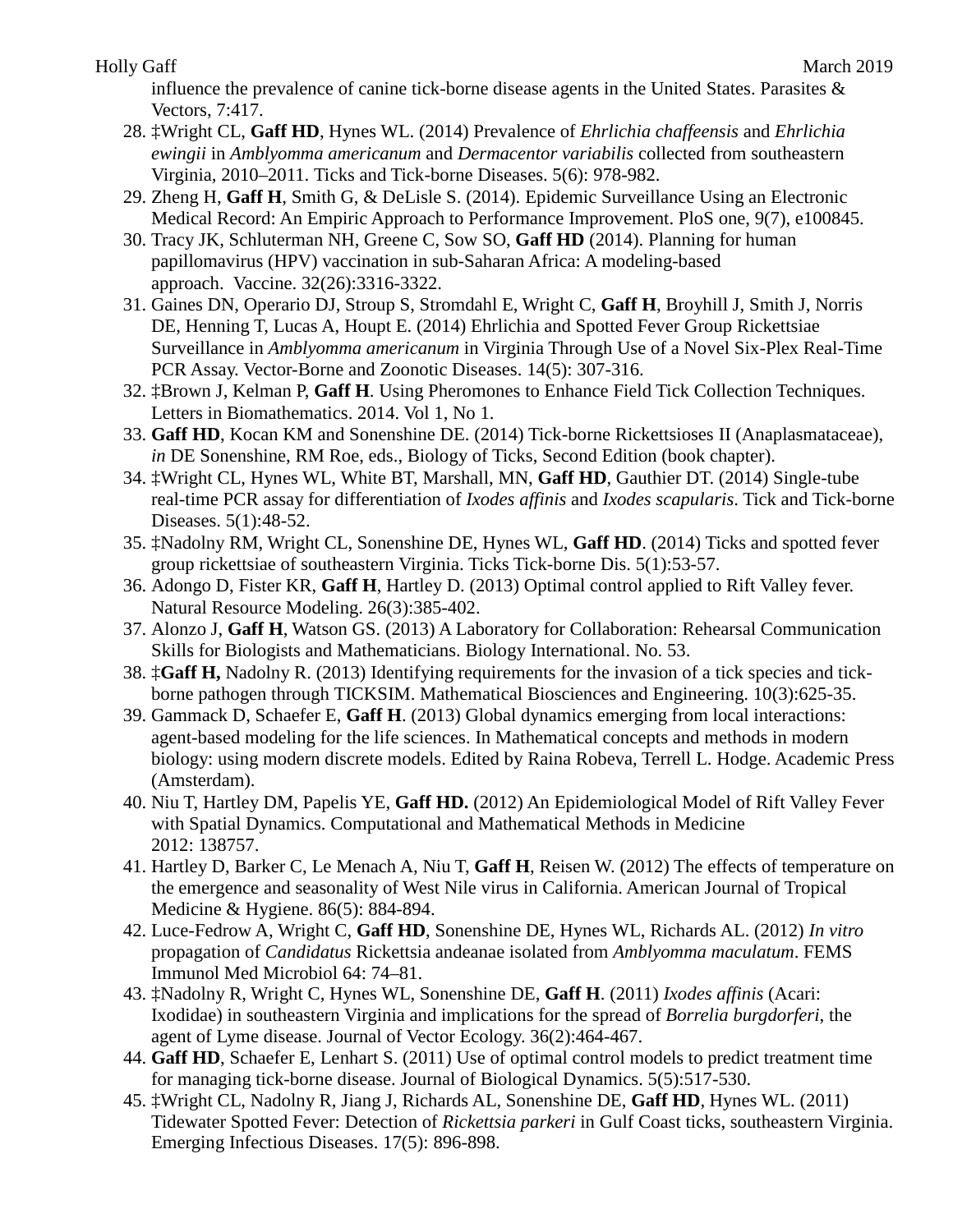- 46. **Gaff H**. (2011) Preliminary analysis of an agent-based model for a tick-borne disease. Mathematical Biosciences and Engineering. 8(2): 465–475.
- 47. **Gaff H**, Burgess C, Jackson J, Niu T, Papelis Y, Hartley D. (2011) Mathematical Model to Assess the Relative Effectiveness of Rift Valley Fever Countermeasures. International Journal of Artificial Life Research. 2(2), 1-18.
- 48. Tracy L, **Gaff HD**, Burgess C, Sow S, Gravitt PE, Tracy JK. (2011) Estimating the Impact of Human Papillomavirus (HPV) Vaccination on HPV Prevalence and Cervical Cancer Incidence in Mali. Clinical Infectious Diseases. 52 (5): 641-645.
- 49. **Gaff H**, Lyons MM, Watson G. (2011) Classroom Manipulative to Engage Students in Mathematical Modeling of Disease Spread:  $1+1 =$  Achoo! Mathematical Modeling of Natural Phenomena. 6 (6): 215-226.
- 50. Mukandavire Z, Liao S, Wang J, **Gaff H**, Smith DL, Morris Jr. JG. (2011) Estimating the reproductive numbers for the 2008-2009 cholera outbreaks in Zimbabwe. Proceedings of the National Academies of Sciences. 108(21): 8767-8772.
- 51. ‡Alexanderian A, Gobbert MK, Fister KR, **Gaff H**, Lenhart S, Schaefer E. (2011) An Age-Structured Model for the Spread of Epidemic Cholera: Analysis and Simulation. Nonlinear Analysis: Real World Applications. 12(6): 3483-3498.
- 52. Jungck JR, **Gaff HD,** Weisstein A. (2010) Mathematical Manipulative Models: In Defense of "Beanbag Biology". CBE--Life Sciences Education. 9(3): 201-211.
- 53. Jungck JR, **Gaff HD**, Fagen A, Labov JB (2010). From the National Academies "Beyond BIO2010: Celebration and Opportunities" at the Intersection of Mathematics and Biology. CBE-- Life Sciences Education. 9(3): 143-147.
- 54. ‡Neilan RLM, Schaefer E, **Gaff H**, Fister KR, Lenhart S. (2010) Modeling Optimal Intervention Strategies for Cholera. Bulletin of Mathematical Biology. 72(8): 2004-2018.
- 55. Lyons MM, Ward JE, **Gaff H**, Hicks R, Drake J, Dobbs FC. (2010) Theory of island biogeography on a microscopic scale: organic aggregates as islands for aquatic pathogens. Aquatic Microbial Ecology. 60 (1): 1-13.
- 56. **Gaff H**, Schaefer E. (2009) Optimal control applied to vaccination and treatment strategies for various epidemiological models, Mathematical Biosciences and Engineering. 6:469-492.
- 57. Duke-Sylvester SM, Perencevich EN, Furuno JP, Real LA, **Gaff H**. (2008) Advancing epidemiological science through computational modeling: a review with novel examples, Annales Zoologici Fennici. 45:385-401.
- 58. **Gaff H,** Schaefer, E. (2008) Metapopulation models in tick-borne disease transmission modelling In "Modelling parasitic Disease Transmission: Biology to Control", eds. Michael, E & Spear, R Landes Bioscience / Eurekah: Austin, TX, USA.
- 59. **Gaff H**, Gross L, Schaefer E. (2008) Results from a mathematical model for human monocytic ehrlichiosis, Clinical Microbiology and Infection. 15 s2: 15-16.
- 60. **Gaff H,** Gross LJ. (2007) Modeling tick-borne disease: a metapopulation analysis, Bulletin of Mathematical Biology. 69: 265-288.
- 61. **Gaff H**, Joshi HR, Lenhart S. (2007) Optimal harvesting during an invasion of a sublethal plant pathogen, Environment and Development Economics. 12: 673-686.
- 62. **Gaff H**, Hartley D, Leahy N. (2007) An epidemiological model for Rift Valley fever virus, Electronic Journal of Differential Equations. 2007(115): 1-12.
- 63. Joshi HR, Lenhart S, Lou H, **Gaff H**. (2007) Harvesting Control in an integrodifference population model with concave growth term, Nonlinear Analysis: Hybrid Systems. 1: 417-429.
- 64. Furuno JP, Harris AD, Wright MO, Hartley DM, McGregor, JC**, Gaff HD**, Hebden JN, Standiford HC, Perencevich EN. (2007) Utility of active surveillance culturing for methicillin-resistant *Staphylococcus aureus* upon intensive care unit discharge. Infection Control and Hospital Epidemiology. 28:666-670.
- 65. Joshi HR, Lenhart S, **Gaff H**. (2006) Optimal harvesting in an integrodifference population model, Optimal Control Applications and Methods. 27:61-75.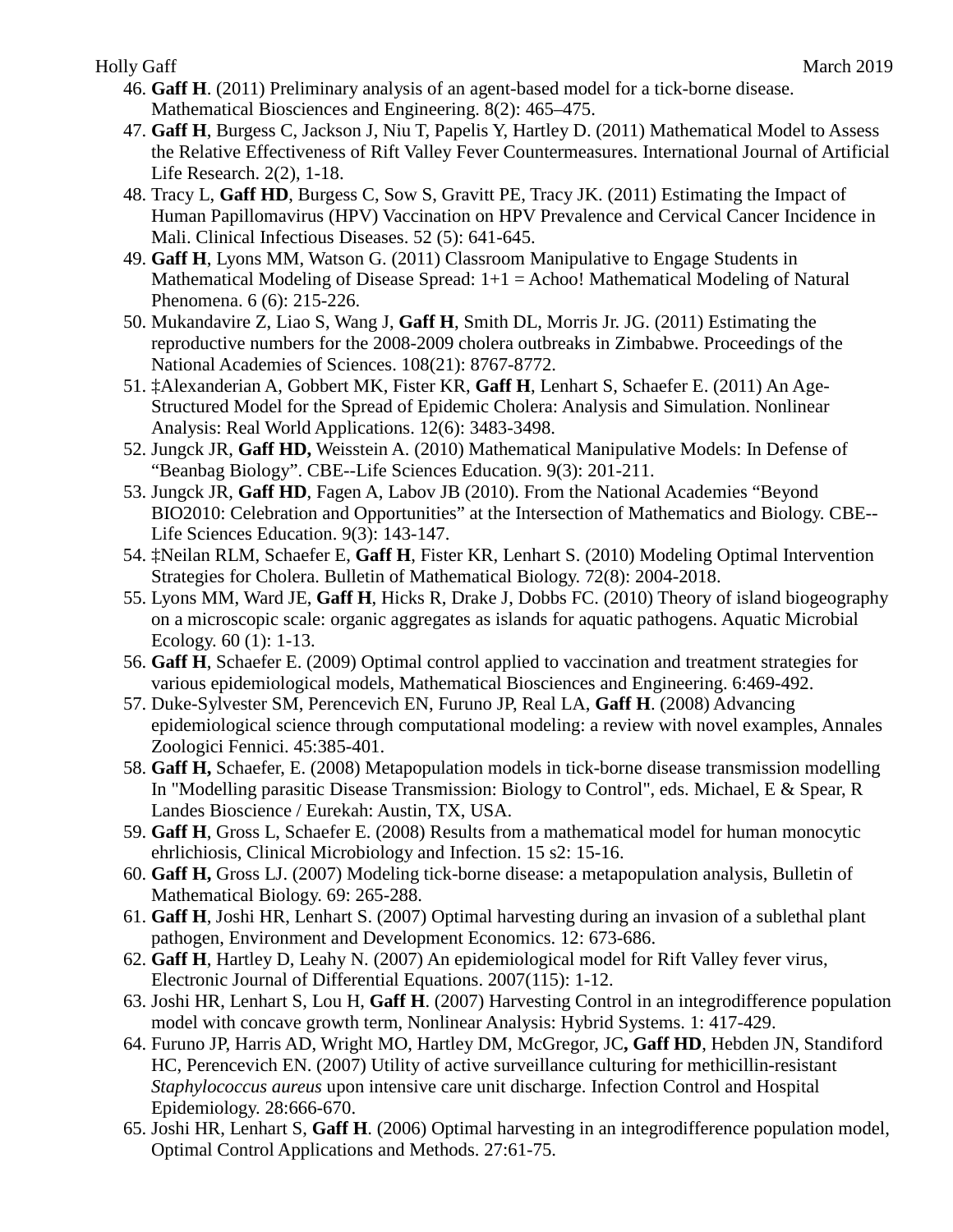- 66. **Gaff H**, Chick J, DeAngelis D, Gross L, Trexler J and Salinas R. (2004) Evaluation of and insights from ALFISH: a spatially-explicit, landscape-level simulation of fish populations in the Everglades, Hydrobiologia. 520(1-3):73-86.
- 67. **Gaff H**, DeAngelis D, Gross L, Salinas R and Shorrosh M. (2000) A dynamic landscape model for fish in the Everglades and its application to restoration, Ecological Modelling. 127:33-52.

# **PUBLICATION – Peer-review articles in press**

1. Gauthier, DT, Latour, RJ, **Gaff, HD**, Vogelbein, WK, Mycobacteriosis in Chesapeake Bay Striped Bass (*Morone saxatilis*), *in* Perra, P., Armstrong, M., eds. Northeast Atlantic Coast Striped Bass Fisheries Management (book chapter).

# **PUBLICATION – Refereed Conference Proceedings and Extended Abstracts**

- 1. Simmons S and Gaff H. Agent-Based Modeling of Host-Vector-Pathogen Systems. Proceedings of the 2018 Student Capstone Conference. Suffolk, VA: Virginia Modeling, Analysis and Simulation Center.
- 2. White A and Gaff H. Ticky Business Simulation. Proceedings of the 2016 Student Capstone Conference. Suffolk, VA: Virginia Modeling, Analysis and Simulation Center (VMASC).
- 3. White A, Wright C, Schaefer E, Gaff H. Dynamics of two pathogens in a single tick population. Proceedings of the 2015 Student Capstone Conference. Suffolk, VA: Virginia Modeling, Analysis and Simulation Center (VMASC).
- 4. White A, Nadolny R and Gaff H, Modeling Effectiveness of Tick Control by a Species that Exhibits Predator-prey Role Reversal. Proceedings of the 2014 Student Capstone Conference. Suffolk, VA: Virginia Modeling, Analysis and Simulation Center (VMASC).
- 5. Drake Tillinghast D and Gaff H, An Agent-based model of the dynamics of a tick-borne disease, Proceedings of the 2012 Student Capstone Conference. Suffolk, VA: Virginia Modeling, Analysis and Simulation Center (VMASC).
- 6. Goodman KS, Gaff H, Giles EF, De Leo G, The Application of Interactive Behavior Change Technologies to Enhance Patient Education Among Adults Diagnosed with Diabetes. Extended Abstract. Proceedings of the 2012 Student Capstone Conference. Suffolk, VA: Virginia Modeling, Analysis and Simulation Center (VMASC).
- 7. Wigglesworth-Ballard LE, Wiles L and Gaff H. Simulation of Infectious Disease Spread in a Clinical Lab Setting: A Pilot Study. Proceedings of the 2012 Student Capstone Conference. Suffolk, VA: Virginia Modeling, Analysis and Simulation Center (VMASC).
- 8. Eggleston J, Gaff H and Watson GS. Mathematics in a Biological Context: the Use of Modeling, Analysis and Simulation to enhance STEM Education. Proceedings of the 2012 Student Capstone Conference. Suffolk, VA: Virginia Modeling, Analysis and Simulation Center (VMASC).
- 9. Alzahrani M, Gaff H, Shuman D, Kady R. Using Modeling and Simulation to Improve Oral Health Services Delivery in Norfolk Public Health District Dental Clinic, Little Creek. Extended Abstract. Proceedings of the 2011 Student Capstone Conference. Suffolk, VA: Virginia Modeling, Analysis and Simulation Center (VMASC).
- 10. Scott GT. Preliminary Modeling Solutions for Prevention of Medicare Insolvency for the Baby Boomer Generation. Proceedings of the 2011 Student Capstone Conference. Suffolk, VA: Virginia Modeling, Analysis and Simulation Center (VMASC). (PhD student)
- 11. Wigglesworth-Ballard LE. Improving nursing infection control practices in a virtual intensive care unit. Proceedings of the 2011 Student Capstone Conference. Suffolk, VA: Virginia Modeling, Analysis and Simulation Center (VMASC). (PhD student)
- 12. De Leo G, Goodman K, Radici E, Sechrist S and Mastaglio T. Level of Presence in Team-Building Activities: Gaming Component in Virtual Environments. Proceedings of the 2011 Student Capstone Conference. Suffolk, VA: Virginia Modeling, Analysis and Simulation Center (VMASC). (Presented by Goodman, PhD student)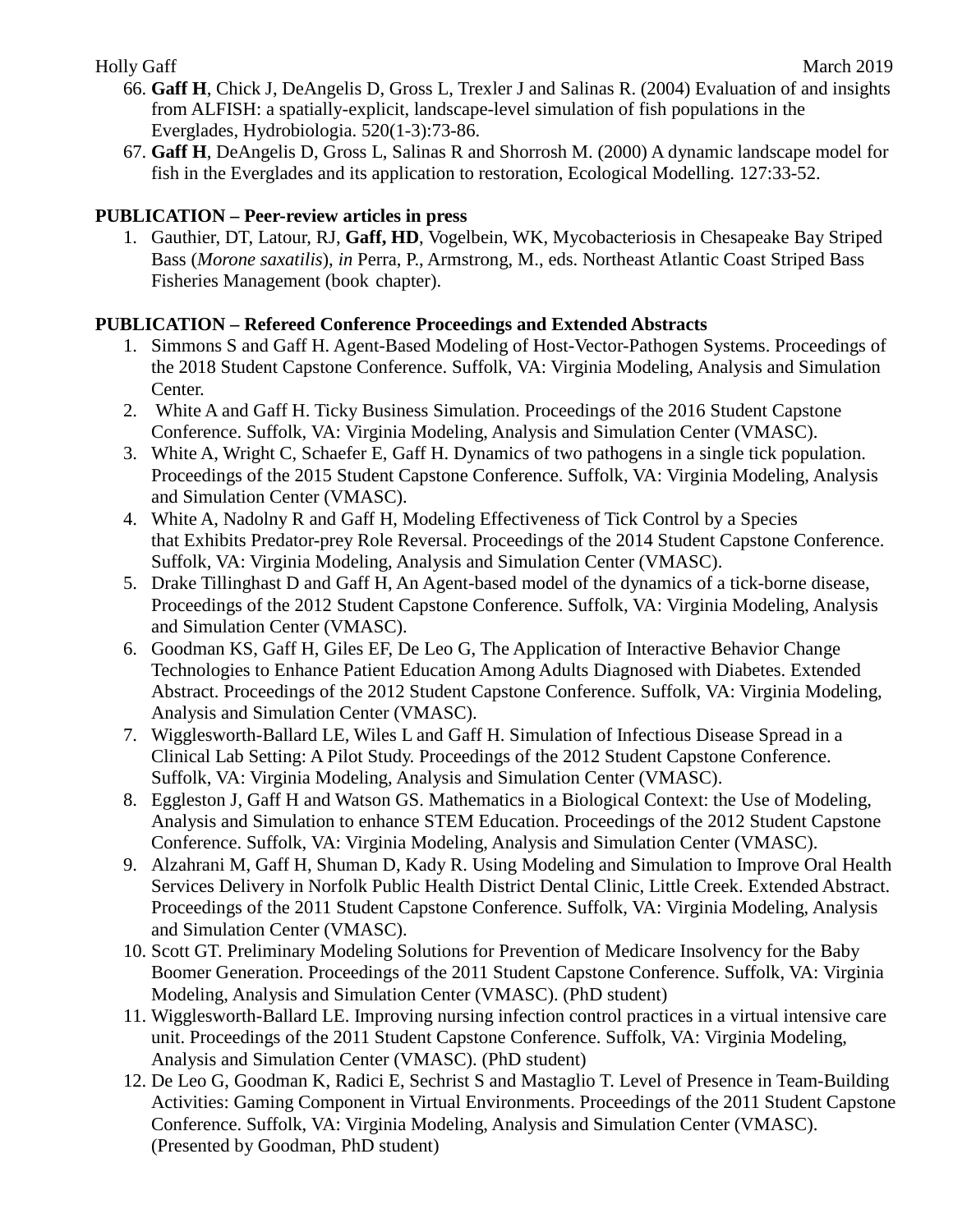- 13. Wigglesworth-Ballard L. Use of polyethylene microspheres to simulate hospital acquired infections: a teaching strategy for healthcare students and workers. Abstract. Proceedings of the 2010 Student Capstone Conference. Suffolk, VA: Virginia Modeling, Analysis and Simulation Center (VMASC). (PhD student)
- 14. Alzahrani MJ. Using Modeling and Simulation to Improve Oral Health Services Delivery. Abstract. Proceedings of the 2010 Student Capstone Conference. Suffolk, VA: Virginia Modeling, Analysis and Simulation Center (VMASC). (PhD student)
- 15. Goodman KS. An Analysis of Biosurveillance and Potential threats to Public Health. Abstract. Proceedings of the 2010 Student Capstone Conference. Suffolk, VA: Virginia Modeling, Analysis and Simulation Center (VMASC). (PhD student)
- 16. Jackson J. The use of Getis and Ord cluster analysis for analyzing rainfall data in relation to Rift Valley fever outbreaks. Abstract. Proceedings of the 2010 Student Capstone Conference. Suffolk, VA: Virginia Modeling, Analysis and Simulation Center (VMASC). (PhD student)

# **GRANTS AWARDED**

## *Current Grants*

- 1. Principal Investigator, NIH 1R01AI136035-01, "Spatial Eco-epidemiology of Tick-Borne Rickettsial Pathogens", \$2,455,904, 8/18/17-7/31/22.
- 2. Principal Investigator, USDA, "Adapting TickBot Technology to Support Efforts by Appropriated Cattle Fever Tick Eradication Research Project", \$20,000, 4/1/16-12/31/18.
- 3. Co-investigator (PI: Brinkerhoff, University of Richmond), Jeffress Grant, Quantitative genomic analysis of black-legged tick populations in VA to identify processes associated with increased Lyme disease incidence, \$23,420, 6/30/17-3/30/19.
- 4. Principal Investigator, CDC, "LYMESIM Development", \$95,000, 4/26/18-4/25/19.
- 5. Co-investigator (PI: Hynes), NatCapLyme, *Borrelia miyamotoi* in Virginia ticks, \$9500, 7/1/17- 6/30/18.

# *Completed Grants*

- 1. Principal Investigator, CDC, "LYMESIM Software and Support Services", \$135,000, 9/6/16- 3/25/17.
- 2. Principal Investigator, University of KwaZulu-Natal, "Building Mathematical Biology at UKZN", \$26,648, 5/1/2015-8/31/2015
- 3. Principal Investigator, The Henry M. Jackson Foundation for the Advancement of Military Medicine, Inc., "Tidewater Spotted Fever Surveillance in the Hampton Roads Region", \$90,000, 8/4/2011-5/31/2015
- 4. Principal Investigator, NSF DBI-1061935, RCN UBE-Incubator: Interdisciplinary Communication Laboratory for Undergraduate Biology (iCLUB), \$50,000, 5/1/11-9/30/2013
- 5. Principal Investigator, Math Ecology LLC Subaward, Dengue Fever Modeling and Analysis, \$13,475, 10/1/2012-9/30/2013
- 6. Principal Investigator, James Squire, Tick Robot Experimental Design, \$4000, 6/1/2013-5/31/2014
- 7. Principal Investigator, NIH K25 Award KAI067791A, Spatially-explicit mathematical model of human monocytic ehrlichiosis, 06/01/07 - 05/31/12, \$452,223
- 8. Investigator, NSF DMS-0813563/DMS-0813691, "RUI: Collaborative Research: Optimal Control Investigator for Cholera Outbreaks" K. R. Fister (PI), \$200,000, 09/01/08-08/31/12
- 9. Consultant, Old Dominion University Office of Research, "Do Marine Aggregates Facilitate Gene Transfer of Antibiotic Resistance in Nature?" F. Dobbs (PI), 01/01/09-06/30/10, \$81,782
- 10. Co-Principal Investigator, Old Dominion University Office of Research, "Modeling Eco-Epidemiology of Chronic Disease in Wild Finfish" D. Gauthier (PI), \$74,250. 01/01/10-06/30/10.
- 11. Principal Investigator, DHS through Georgetown University, "Rift Valley fever modeling and analysis" Hartley (PI), \$80,000, 04/01/10-09/30/10.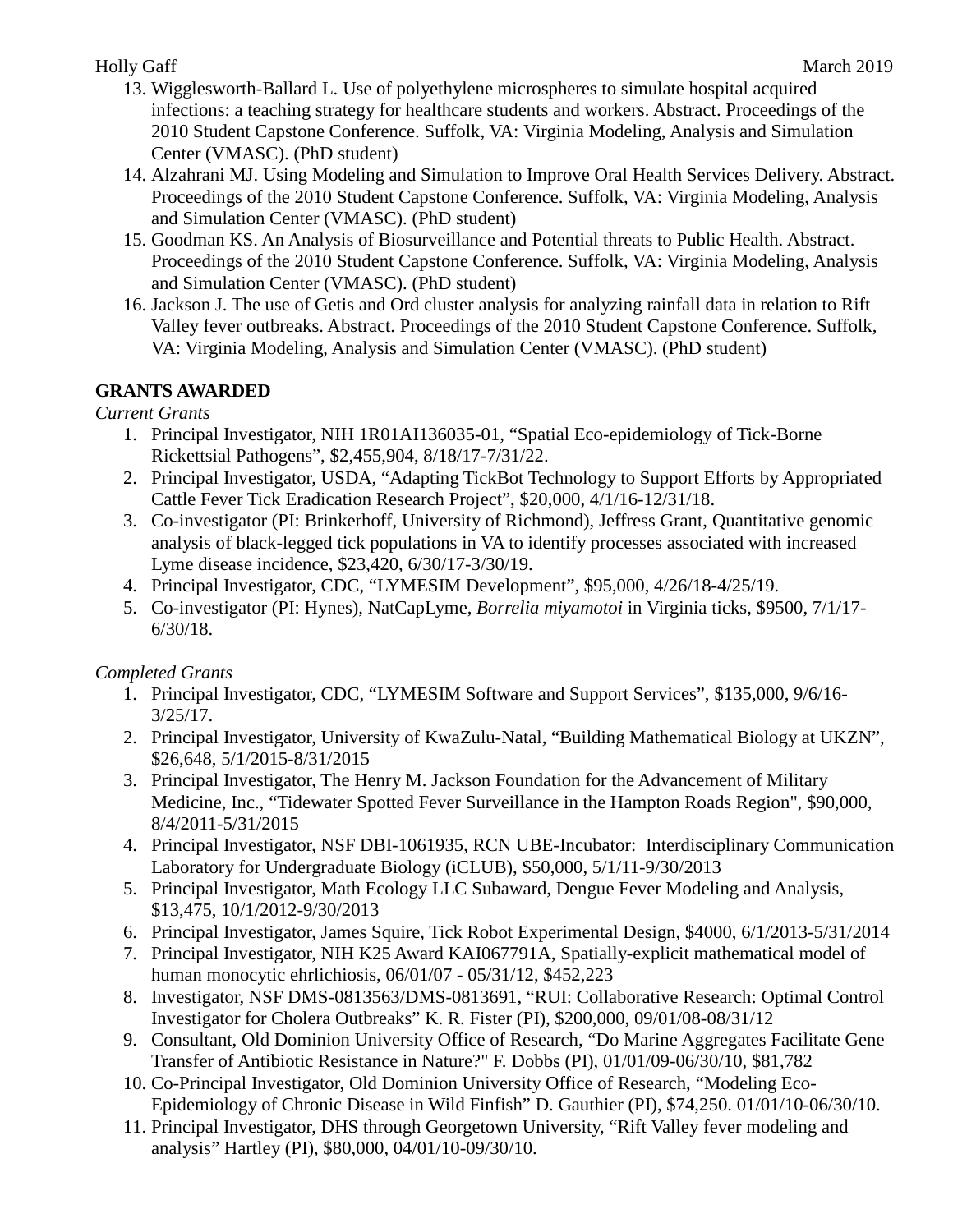- 12. Principal Investigator, DHS Award FAZD Center, Impact of Climate on the Introduction of a Zoonotic Disease in the United States: A Focus on Rift Valley Fever, 07/01/10-06/30/11, \$91,000
- 13. Co-Investigator, Johns Hopkins University/CDC, T. Perl (PI), Bring Value Through BioSense a Performance Based Approach, \$55,000, 10/01/06-09/30/09
- 14. Principal Investigator, Baltimore VA Research and Education Foundation, Disease-Course Surveillance, \$15,000, 02/01/08-12/31/08
- 15. Principal Investigator, Old Dominion University Office of Research & Baltimore Research and Education Foundation, Investigation of Instruction and Learning in a Virtual Intensive Care Unit, \$37,300, 06/06/08 – 12/31/08
- 16. Co-Investigator, Georgetown University Argus Project, D. M. Hartley (PI), \$100,000, 09/01/06- 05/31/07
- 17. Co-Investigator, CDC, A. Harris (PI), New Nosocomial Interventions to Decrease Antimicrobial Resistance \$573,446, 9/30/06 - 05/31/07
- 18. Co-Investigator, Office of Homeland Security, D. M. Hartley (PI), Modeling of Rift Valley Fever for Agricultural Bioterrorism Defense, \$390,010, 05/01/04-04/30/07

# **GRANTS APPLIED FOR**

- 1. Principal Investigator, Loudoun County Virginia, Loudoun County Lyme Disease Mitigation Strategy for Possible Tick Spraying, \$43,066, 1/1/13-12/31/13.
- 2. Principal Investigator, US Army Contracting Division, A Comprehensive, Long-Term Study Comparing Permethrin-Treated Military Uniforms and Topical Repellents Against Tick, Mosquito, and Other Insect Bites, \$269,608, 2/1/13-1/31/16.
- 3. Principal Investigator, NIH, *Rickettsia parkeri*: Transmission Dynamics and Dispersal of Emerging Tick-Borne Diseases, \$183,600, 4/1/13-3/31/16.
- 4. Principal Investigator, Winn Feline Foundation, Improving Understanding of Feline Tick-Borne Diseases, \$7,500, 5/1/13-4/30/14.
- 5. Principal Investigator, NSF, Spatial Eco-Epidemiology of Tickborne Rickettisal Pathogens: Modeling the Impacts of Humans, Hosts and Ticks on the Move, \$1,204,522, 6/1/13-5/31/18.
- 6. Co-Investigator, NSF, Hynes (PI), Dissertation Research: Exploring the Interaction between Two Bacteria Species within the Gulf Coast Tick, \$9,945, 6/1/13-5/31/15.
- 7. Co-Investigator, NSF, Neilan (PI), Modeling Eco-Epidemiology Oo Mycobacteriosis in Chesapeake Bay, \$168,082, 9/1/13-8/31/16.
- 8. Co-Investigator, NIH, DeLisle (PI), CPRS-Based Surveillance for Acute Respiratory Infections: Adding Disease Severity, \$55,268, 12/1/13-11/30/16.
- 9. Co-Investigator, NIH, Chitanga (PI), Understanding the Dynamics of Rickettsia Infections and Other Tick-Borne Zoonotic Pathogens in Selected Communities in Eastern and Southern Africa, \$45,791, 1/1/14-12/31/18.
- 10. Co-Investigator, VA Dept of Education, Burgin (PI), Project Able (Authentic Biology Learning Experiences): Conceptual Modeling in Biological Sciences for Teachers and Students. \$22,225, 3/1/14-9/30/15.
- 11. Principal Investigator, Winn Feline Foundation, Improving Understanding of Clinical and Subclinical Feline Tick-Borne Diseases, \$8,000, 5/1/14-4/30/15.
- 12. Principal Investigator, NSF, Spatial Eco-Epidemiology of Tick-Borne Rickettisal Pathogens: Modeling the Impacts of Ticks on the Move, \$1,222,571, 6/1/14-5/31/19.
- 13. Co-Investigator, Jeffress Research Grants Program, Walters (PI), Modeling Changes in Tick Distributions as Mediated Through Avian Dispersal, \$49,000, 6/30/14-6/29/15.
- 14. Co-Investigator, NSF, Andrews (PI), Sustainable Adaptation of the Environment in Urbanized Coastal Areas, \$90,000, 9/15/14-9/14/19.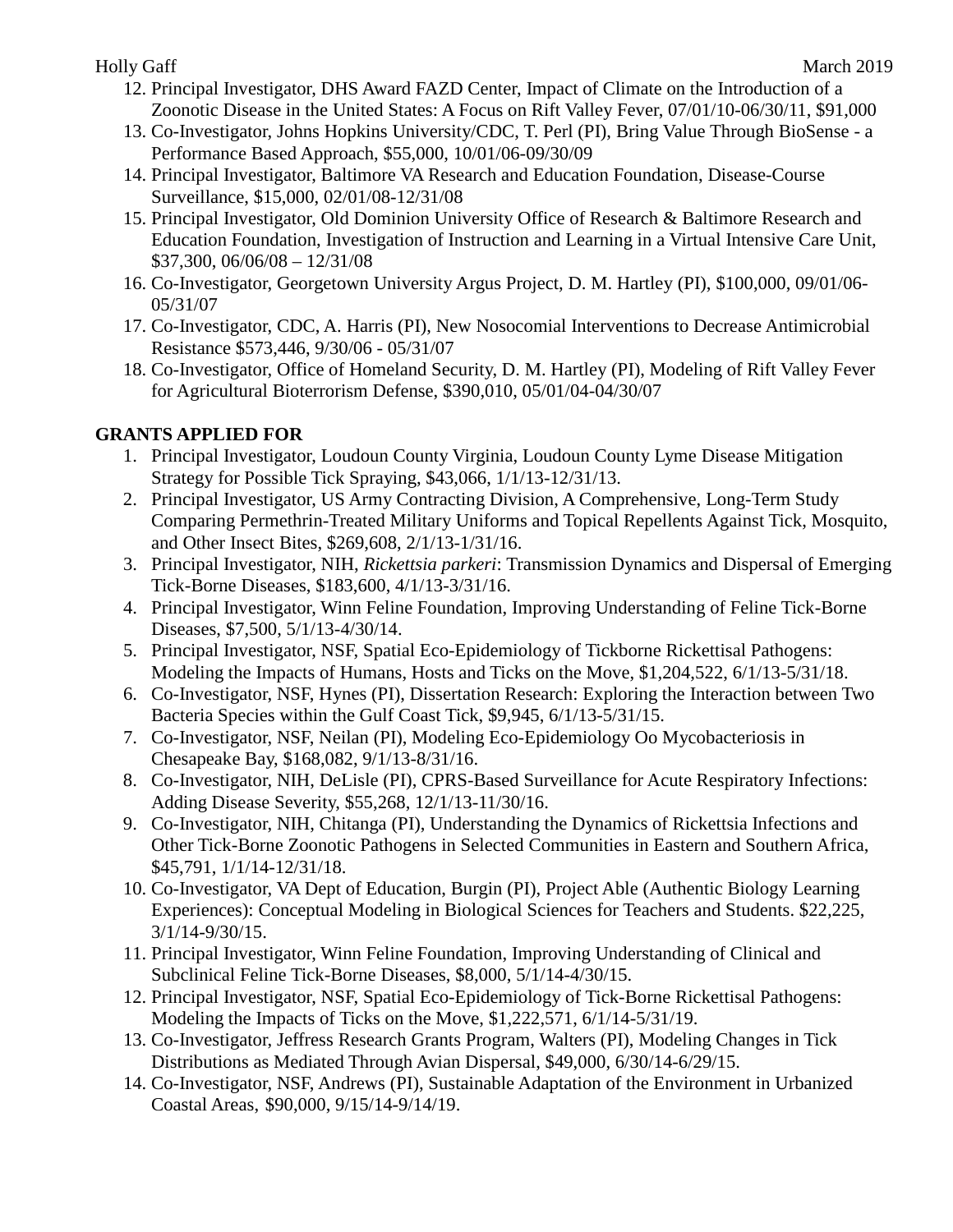- 15. Co-Investigator, NIH, Chitanga (PI), Understanding the Dynamics of Rickettsia Infections and Other Tick-Borne Zoonotic Pathogens in Selected Communities in Eastern and Southern Africa, \$1,866,855, 1/1/15-12/31/19.
- 16. Co-Investigator, BP, Morris (PI), Identification/Characterization of Spill-Related Health Effects in Coastal Populations, \$519,526, 1/1/15-12/31/17.
- 17. Co-Investigator, Army BAA, Baker (PI), Testing the Tickrover, \$70,983, 3/1/15-12/31/15.
- 18. Principal Investigator, NSF, Spatial Eco-Epidemiology of Tick-Borne Rickettsial Pathogens, \$1,249,905, 9/1/15-8/31/20.
- 19. Principal Investigator, SERDP, Identifying the Role of Wildlife and Ecological Succession in the Spatial Eco-Epidemiology of Lone Star Ticks, Gulf Coast Ticks and their Tick-Borne Rickettisal Pathogens, \$2,274,712, 5/1/16-4/30/21.
- 20. Co-Investigator, NIH, Holder (PI), MARC Undergraduate Student Training in Academic Research Program at Old Dominion University, \$497,774, 6/1/16-5/31/21.
- 21. Principal Investigator, NSF, Spatial Eco-Epidemiology of Tick-Borne Rickettsial Pathogens, \$1,032,589, 9/1/16-8/31/21.
- 22. Principal Investigator, Lyme Disease Assocation, Inc., Role of Shrews in the Spread of Tick-Borne Pathogens, \$10,000, 1/1/17-12/31/17.
- 23. Co-Investigator, Lyme Disease Association, Inc., Squire (PI), Efficacy of the Tickbot in Collecting *Ixodes Scapularis*, the Black-Legged (Deer) Tick, \$29,326, 5/1/17-4/30/18.
- 24. Co-Investigator, Lyme Disease Assocation, Inc., Gauthier (PI), Morphological and Molecular Identification of Juvenille *Ixodes* spp. of the Southeastern United States, \$2,613, 5/16/17-8/31/17.
- 25. Co-Investigator, National Capital Lyme Disease Association, Hynes (PI), *Babesia* spp. in Virginia Ticks, \$2,937, 3/1/18-12/31/18.
- 26. Co-Investigator, Jeffress Research Grants Program, Gleim (PI), From Theory to Practice: Prescribed Fire as a Tool for Mitigating Lyme Disease Risk, \$4,182, 6/30/18-6/29/19.
- 27. Co-Investigator, NIH, Hynes (PI), Lyme Disease: Don't Forget the Shrew!, \$62,000, 7/1/18- 6/30/20.
- 28. Co-Investigator, NSF, Brisson (PI), Impacts of Phenology on Disease Transmission Dynamics, \$506,358, 8/1/18-7/31/23.
- 29. Co-Investigator, NSF, Diuk-Wasser (PI), Human-Tick Interactions in Anthropogenic Landscapes: Coupled Social and Ecological Consequences of Habitat Fragmentation, \$101,139, 9/1/18-8/31/21.

# **CREATIVE WORKS AND COMMUNITY-ENGAGED SCHOLARSHIP**

- 1. ODU Tick Research Team Facebook Page. www.facebook.com/oduticklab. This page is maintained as an outreach to inform the public of the findings of the lab as well as the progress of the students in the lab.
- 2. Tick Outreach
	- a. Formal presentation: Wildlife Rehabber Annual Conference, Army Corps of Engineers, Norfolk Command, Virginia Association of Wetlands Professionals, Suffolk VMCA, Newport News Waterworks, Mathews/Gloucester Master Naturalists.
	- b. Informal Tick Outreach: Riverfest, Hoffler Creek, Paradise Creek, Norfolk Botanical Gardens, ODU Admitted Students Day, Lynn Haven River Now Winter Wildlife Festival, Yorktown BugFest 2018.
	- c. Big Blue Camp: "Bug Camp 2018", organized week and presented on Tick Day, August 2018.
	- d. Science Pub, ODU Office of Research, September 2018.
- 3. Media Coverage
	- a. Beal, Kari. "Tick-control experiment happening in Amherst County", WSET-13, July 14, 2018.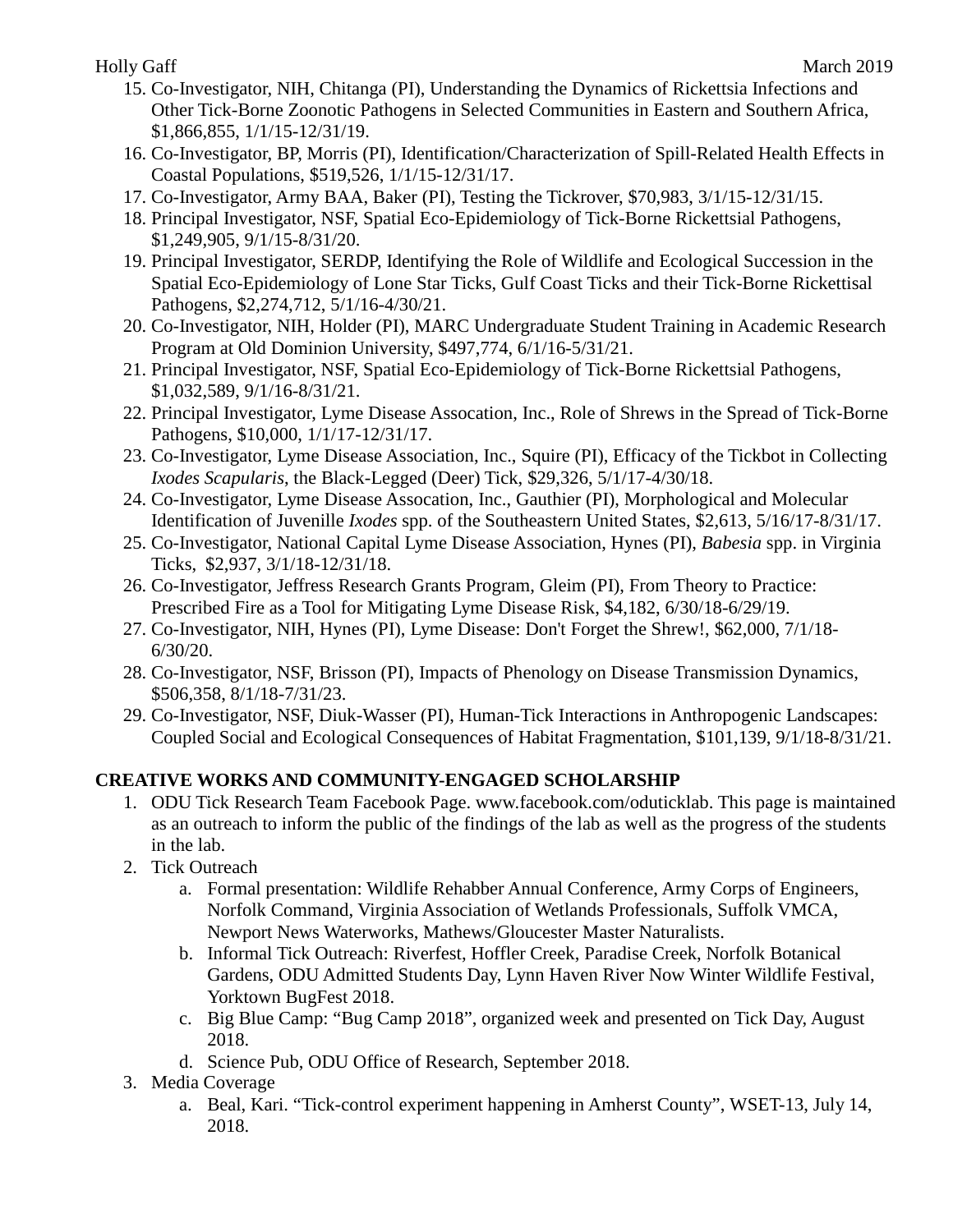- b. Yoakum, Rami. "Study to focus on tick diseases, behaviors in Hampton Roads", WY Daily, July 13, 2018.
- c. Yoakum, Rami. "ODU gets federal grant to study tick diseases and behaviors", Southside Daily, July 10, 2018.
- d. Lewis, Jen. "Creature Feature: Ticks", WAVY-10, June 27, 2018.
- e. Teirstein, Zoya, May 11, 2018.
- f. Roberts Jr., Steve. "More disease-carrying ticks are finding Williamsburg area to their liking", WYDaily, November 20, 2017.
- g. Milius, Susan. "Ticks are here to stay. But scientists are finding ways to outsmart them", Science News. Vol. 192 No. 2, August 19, 2017, p. 16.
- h. Rife, Luanne. "Lyme disease continues to rise in New River Valley", The Roanoke Times, July 31, 2017.
- i. Knepler, Michael. "Students, professors team up to discover what's ticking", ODU Monarch Magazine, Fall 2016.
- j. Hamilton, Sherry. "It's also tick season: ODU professor is in Mathews studying the little pests", Gloucester-Mathews Gazette-Journal, June 15, 2016.
- k. Hubbard, Frances. "Tick collection moves to new spot in Mathews", Daily Press, June 14, 2016.
- l. English, Linda Lamm. "ODU researchers want that tick you picked up", The Virginian-Pilot, December 27, 2015.
- m. Middleton, Leslie. "VA seeing more ticks as species from North, South expand their range". Bay Journal, June 8, 2015.
- n. Chen, Eli. "The Lone Star Tick", iSeeChange, Delaware Public Media interview, October 30, 2015.
- o. McConnell, Sarah, "VMI TickBot", With Good Reason, Virginia Public Radio interview, Jul 14, 2014.
- p. Harper, Scott, "Ick! Beware of Hampton Roads' latest tick," Virginian Pilot, May 12, 2011.
- q. WAVY-10, "New ticks in Hampton Roads," May 12, 2011. http://www.wavy.com/dpp/news/local\_news/new-ticks-in-hampton-roads
- r. WVEC-3, "Gulf Coast ticks apparently on the rise in Hampton Roads," May 12, 2011. http://www.wvec.com/home/Gulf-Coast-ticks-apparently-on-the-rise-in-Hampton-Roads-121735979.html
- s. Russell, Lia, "ODU Helps New Park Zero In On Blood Suckers," Virginian Pilot, February 14, 2010.
- 4. Salary Equity Study ad hoc Committee. "Population Analysis of Salary Equity at Old Dominion University." August 2015. This study was completed at the request of ODU President John Broderick. Holly Gaff did the analysis with input from the rest of the committee. The reports was disseminated to the entire campus body, and the key findings were that the long history of commitment to salary equity at ODU indicates that there is no statistically significant difference in pay along gender or racial lines.
- 5. Alonzo, Jenifer and **Holly Gaff**. Creator/Facilitator. "Let's Talk Research" Workshops. These applied-theatre laboratories were developed for scientists and mathematicians as pilot data for our larger research project studying how applied theatre might help scientists and mathematicians better collaborate. Pre- and post- laboratory surveys were collected and are currently being evaluated by Dr. Ginger Watson (Education). Other evaluations include letters of support for a submitted NSF grant and are available upon request.
	- a. "Let's Talk Research: Learning to Communicate in Collaboration," Murray State University, Murray, KY, March 12-13, 2010.
	- b. "Let's Talk Research: Learning to Communicate in Collaboration," Marymount University, Arlington VA, June 3-4, 2010.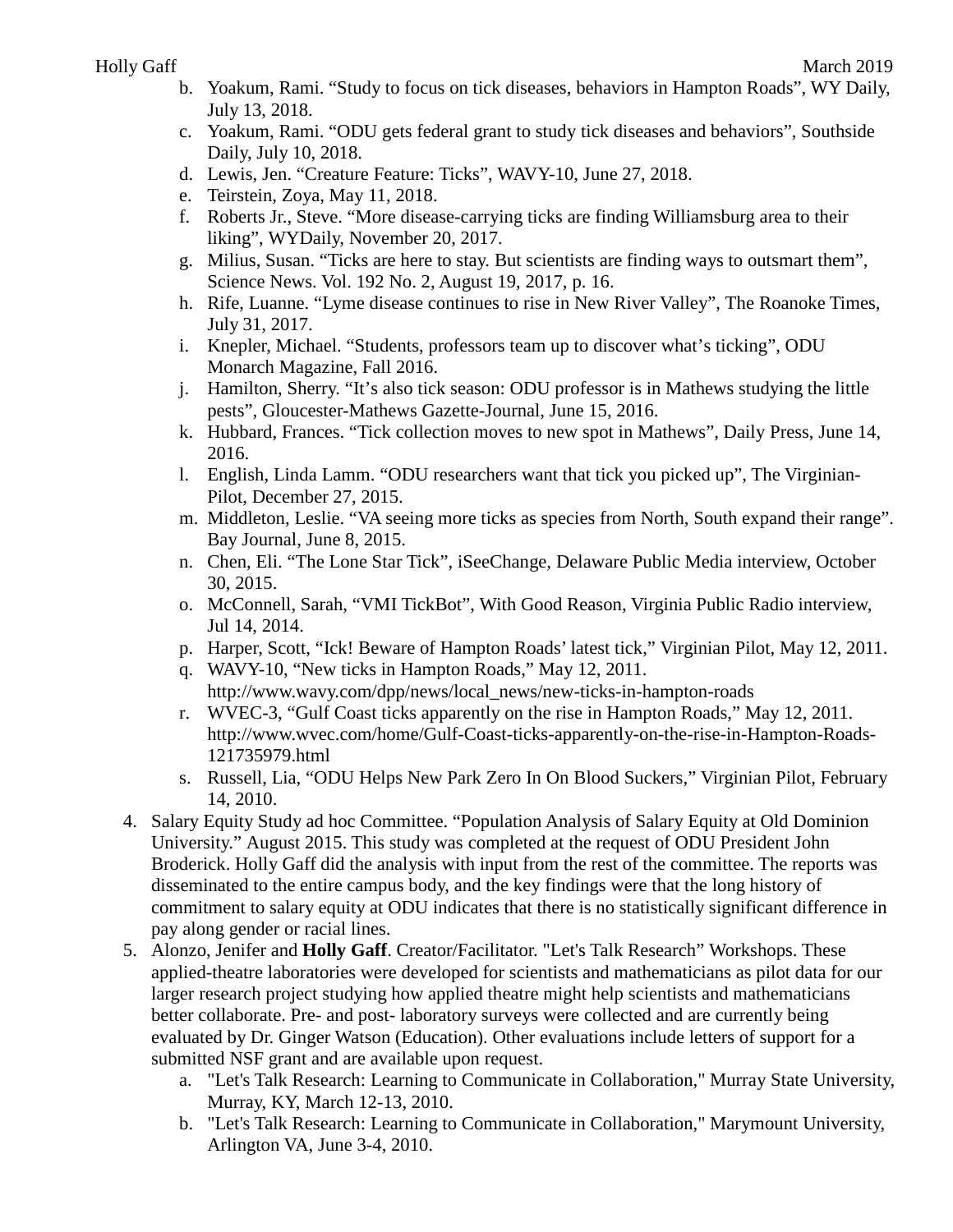- Holly Gaff March 2019
	- c. "Let's Talk Research: Learning to Communicate in Collaboration," State University of New York - Geneseo, Geneseo, NY, June 10-11, 2010.
	- 6. Alonzo, Jenifer and **Holly Gaff**. Creator/Facilitator. *Interdisciplinary Communication Laboratory for Undergraduate Biology (iCLUB*.*)* Using pilot data from above workshops, iCLUB was funded by National Science Foundation as an RCN Incubator (DBI-1061935). Surveys are collected for all workshops, and evaluations are available upon request.
		- a. Centenary College, Shreveport, LA. October 14-16, 2011.
		- b. Cultivating Ensembles in STEM Education and Research (CeSTEMer) Meeting. *i(CLUB) : Learning to Communicate in Collaboration.* Center for Cell Analysis and Modeling, Farmington, CT. 4-6 January 2012.
		- c. National Institute for Mathematical and Biological Synthesis (NIMBioS). *Investigative Workshop: Communication in Collaboration: Leading Collaborative Groups*. July 29-30, 2012.
	- 7. Continuing education materials developed based on article for dentists, dental hygienists and dental assistants.
		- a. McCombs, G. B. and H. Gaff. The Dangers of Tickborne Diseases. Dimensions of Dental Hygiene. February 2015;13(2):69–72.
		- b. Dryden, M., Gaff, H., McCombs, G. Pietzsch, M. The dangers of tick-borne diseases: considerations for dental professions. Dental Hygiene and Technology. October 2015: 26- 29.

# **TECHNICAL REPORTS**

- 1. **Gaff, H**, Leahy N, and Hartley D, Initial methods for baseline estimates risk of global translocation of diseases, 2006.
- 2. Hartley DM, **Gaff H,** Wilson J, Huang A, and Walters R, Infectious Disease Threat Detection: Public Health Tools for the 21st Century, 2006.
- 3. Thomas, DM, Desch A and **Gaff H**, Estimating Disease Risk in the Absence of Incidence Data ESRI Professional Papers, 2004.
- 4. **Gaff H**, Thomas M, Desch A, and Davis J, Malaria Risk Model Report, IDRAM project, submitted to Armed Forces Medical Intelligence Center, June 2004.
- 5. **Gaff H,** Hartley D, Davis J, and Jordan R, Final Report for Smallpox Project, Submitted to CIA, December 2003.
- 6. **Gaff, H** and Gross L, Assessment of the Effects of Proposed Water Regimes on the Fish Prey Base for the Wading Birds in South Florida, series of 15 reports submitted to USGS, May 1998-January 1999.

## **PUBLISHED ABSTRACTS**

- 1. Bergman CJ, Wright CL, Brenner JS, Brenner MG, **Gaff HD**, Goodman BM. *Rickettsia parkeri* A headache of a diagnosis. American College of Physicians Internal Medicine Meeting, Boston, Massachusetts, May 1, 2015.
- 2. Wright CL, Nadolny RM, Sonenshine DE, Hynes WL, **Gaff HD**. Detection of *Ehrlichia* and *Anaplasma* DNA from Ticks in Southeastern Virginia: Current Challenges and Opportunities. American Society of Rickettsiology Annual Meeting, Portland, Maine, June 15-18, 2013.
- 3. Wright CL, Nadolny RM, Sonenshine DE, Hynes WL, **Gaff HD**, Spatial and Temporal Dynamics of *Ehrlichia chaffeensis* infected ticks in Southeastern Virginia, American Society of Rickettsiology Annual Meeting, Park City, Utah, July 28-31, 2012.
- 4. Al Zahrani M, Shuman D, Kady RA, **Gaff HD**, Using Modeling and Simulation to Improve Oral Health Delivery in Hampton Roads, VA, APHA Annual Meeting, San Francisco, California, October 27-31, 2012.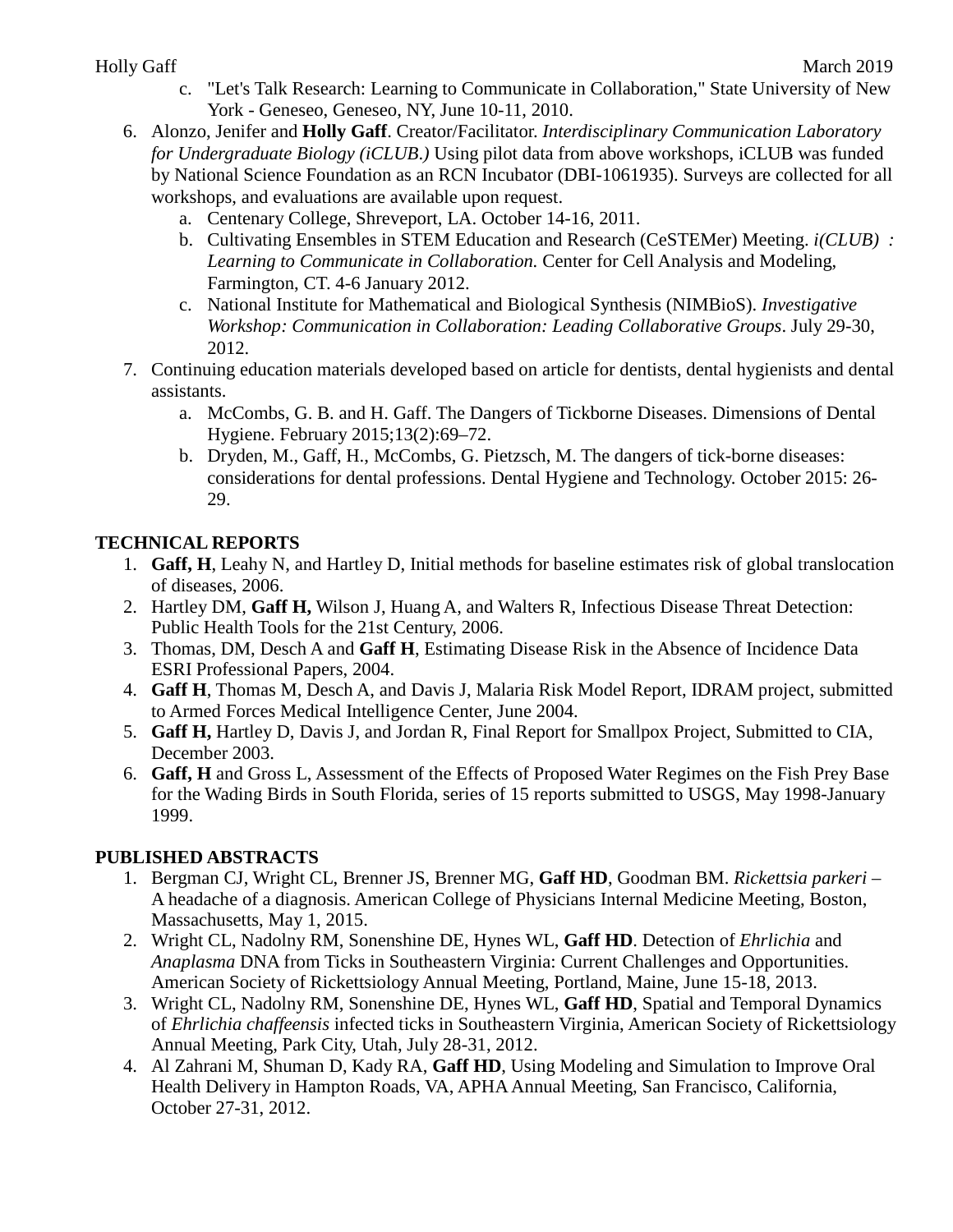- 5. Al Zahrani M, Shuman D, Kady RA, **Gaff HD**, Using Modeling and Simulation to Improve Oral Health Delivery in Hampton Roads, VA, ADOHTA International Conference, Canberra, Australia, August 16-18, 2012.
- 6. **Gaff H**. "Results from tick survey in Southeastern Virginia, USA, and application to mathematical modeling," 6<sup>th</sup> International Meeting on Rickettsiae and Rickettsial diseases, Heraklion, Greece, June 5-7, 2011.
- 7. Wright CL, Nadolny R, Jiang J, Richards AL, Sonenshine DE, **Gaff HD**, Hynes WL. "Tidewater spotted fever: Detection of Rickettsia parkeri in Gulf Coast ticks, southeastern Virginia," 6<sup>th</sup> International Meeting on Rickettsiae and Rickettsial diseases, Heraklion, Greece, June 5-7, 2011.
- 8. **Gaff H**, Burgess C, Schaefer E, Sonenshine D. "Preliminary Report: An individual-based model of tick-borne disease", American Society for Rickettsiology Annual Meeting, Hilton Head, South Carolina, August 15-18, 2009.
- 9. DeLisle S, Tian F, Sun P, South BR, Smith G, **Gaff H**, Samore M, Perl TM, Automated Surveillance To Detect An Influenza Epidemic: Which Respiratory Syndrome Should We Monitor? Advances in Disease Surveillance. 5: 21 (2008).
- 10. DeLisle S, Tian F, Zheng H, Sun P, South BR, **Gaff H**, Samore M, Perl TM, Using Biosurveillance Whole-System Facsimiles To Compare Aberrancy - Detection Methods: Should BioSense Use SatScan? Advances in Disease Surveillance. 5:23 (2008).
- 11. **Gaff H**, Gross L and Schaefer E. Results from a metapopulation model for Human Monocytic Ehrlichiosis (HME). Fifth International Conference on Rickettsiae and Rickettsial Diseases. Marseille, France, May 18-20, 2008.
- 12. Perencevich EN, Furuno JP, Bradham DD, Hartley DM, Harris AD, **Gaff H**. Clinical and Economic Impact of Several Active Surveillance (AS) Strategies, Including Rapid PCR Testing, for Methicillin Resistant Staphylococcus aureus (MRSA) Control in Intensive Care Units (ICU). 18th Annual Scientific meeting of the Society for Healthcare Epidemiology of America. April 2008. Orlando, FL.
- 13. Tracy JK, Burgess C, Perencevich EN, Salinas RA, **Gaff HD**. Estimating the Impact of a Prophylactic HPV Vaccine on Cervical Cancer Incidence: A Developing Country Model, 29th Annual Meeting of the Society for Medical Decision Making, October 2007. Pittsburgh, Pennsylvania.
- 14. Perencevich EN, Hartley DM, Furuno JP, Bradham DD, **Gaff H**. Projected costs and benefits of several active surveillance (AS) strategies for methicillin resistant Staphylococcus aureus (MRSA) control in intensive care units (ICU), ICAAC, Washington, DC, December 2005.
- 15. Furuno JP, Hartley DM, **Gaff HD**, Wright MO, Harris AD, Hebden JN, Standiford HC, Perencevich EN. Importance of obtaining active surveillance cultures for methicillin-resistant Staphylococcus aureus (MRSA) upon intensive care unit (ICU) discharge. ICAAC, Washington, DC, December 2005.

# **RESEARCH PAPERS PRESENTED AT PROFESSIONAL MEETINGS (\* Invited)**

- 1. \* Invited Speaker, "North meets south: changing dynamics of *Ixodes scapularis, Borrelia burgdorferi,* and risk of Lyme disease in Virginia", Society for Vector Ecology, Yosemite, October 11, 2018.
- 2. \* Invited Plenary Speaker, "Mapping Range Expansion of Ticks: Modeling and Surveillance", Joint International Conference of the Association of Institutions for Tropical Veterinary Medicine and the Society of Tropical Veterinary Medicine, Argentina, September 27, 2018.
- 3. Poster, "Assessing integrated tick management interventions with LYMESIM 2.0", International Conference on Lyme Borreliosis and Other Tick-borne Diseases, September 12, 2018.
- 4. \* Invited Speaker, "Modelling the argasid tick (*Ornithodoros moubata*) life cycle", Annual Meeting of the Society for Mathematical Biology & the Japanese Society for Mathematical Biology, July 8-12, 2018.
- 5. Speaker, "Old Dominion Tick Research Team 2017 Highlights", MidAtlantic Tick Summit, February 21, 2018.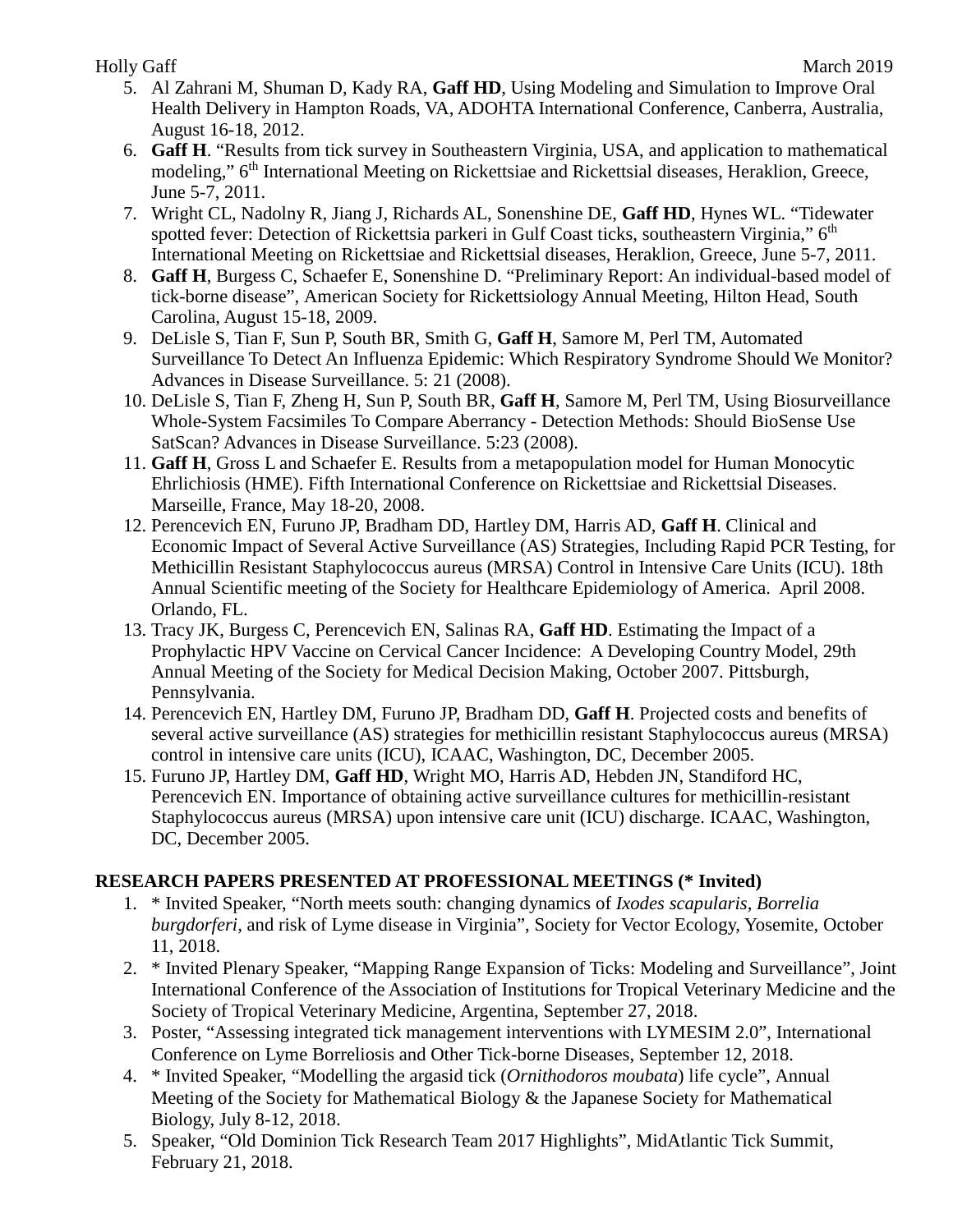- 6. \* Invited Speaker, Invading Virginia: A comparison of the invasion patterns of *Ixodes affinis* and *Amblyomma maculatum,* Entomological Society of America Meeting, November 5-8, 2017.
- 7. Speaker, "Old Dominion Tick Research Team 2016 Highlights", MidAtlantic Tick Summit, February 22, 2017.
- 8. \* Invited Speaker, "Turning Monitoring Data into Simple Population Growth Models: Getting your Ducks in a Row". Biomathematics and Ecology: Education and Research, October 12, 2017.
- 9. \* Invited Speaker, "Control of ticks through the use of a tick-killing robot", International Congress on Entomology, Orlando, Florida, September 25-30, 2016.
- 10. \* Invited Speaker, "Tick-borne disease models", Analysis and Differential Equation Meeting, Salt Rock, Durban, South Africa, July 12-15, 2015.
- 11. \* Invited Speaker, "Modeling tick-borne disease", Joint workshop on stochastic epidemic modelling and pseudo spectral solutions of PDEs, Pietermaritzburg, South Africa, July 6-10, 2015.
- 12. Speaker, "Modeling tick control through the use of a tick-killing robot", UNISA-UP Workshop on Theoretical and Mathematical Epidemiology, Pretoria, South Africa, March 2-7, 2015.
- 13. \* Invited Speaker, "Tactile: Manipulatives engage students in building causal mathematical models of biological phenomena", Biomathematics and Ecology: Education and Research, Harvey Mudd College, October 10-12, 2014.
- 14. \* Invited Speaker, "Modeling tick control through use of a tick-killing robot", AMS-Southeastern Spring Sectional Meeting, March 21-23, 2014.
- 15. Speaker, "The potential for tick control through the use of a tick-killing robot", Virginia Mosquito Control Meeting, Virginia Beach, Virginia, February 12-14, 2014.
- 16. \* Invited Speaker, "Invading Virginia: a comparison of the invasion patterns of *Ixodes affinis* and *Amblyomma maculatum*", Entomological Society of America Annual Meeting, Austin, Texas, November 10-13, 2013.
- 17. \* Invited Minisymposium Speaker, "Modeling tick control through the use of a tick-killing robot", Biomathematics and Ecology: Education and Research, Marymount University, October 11-12, 2013.
- 18. \* Invited Minisymposium Speaker, "Effect of host abundance on tick-borne pathogens", Society for Mathematical Biology Annual Meeting, Tempe, Arizona, June 9-13, 2013.
- 19. \* Invited Speaker, "Prevention of Tick Borne Disease with Integrated Pest Management (IPM)", Maryland Association for Environmental & Outdoor Education Annual Meeting, Ocean City, Maryland, February 8, 2013.
- 20. \* Invited Plenary Speaker, "Impact of migration patterns on tick-borne disease expansion," Illinois Section of the Mathematics Association of America, Normal, Illinois, March 29-31, 2012.
- 21. \* Invited Speaker, "Estimating tick-borne disease risk using modeling and surveillance", International Conference on Mathematical and Theoretical Biology, Pune, India, January 23-27, 2012.
- 22. \* Invited Speaker, "Dynamics of tick-borne diseases during tick home range expansion", Mathematical Methods In Systems Biology And Population Dynamics, Aims Muizenberg Cape Town, South Africa, January 4-7, 2012
- 23. \* Invited Plenary Speaker, "Estimating tick-borne disease risk through surveillance and modeling", International Symposium on Biomathematics and Ecology: Education and Research (BEER-2011), University of Portland, December 17-18, 2011.
- 24. Speaker, "Estimating tick-borne disease risk through surveillance and modeling", AWM 40<sup>th</sup> Anniversary Conference, Brown University, September 17-18, 2011.
- 25. \* Invited Speaker, "Agent-based models of interacting populations," 8th European Conference on Mathematical and Theoretical Biology, and Annual Meeting of The Society for Mathematical Biology, Kraków, June 28 - July 2, 2011.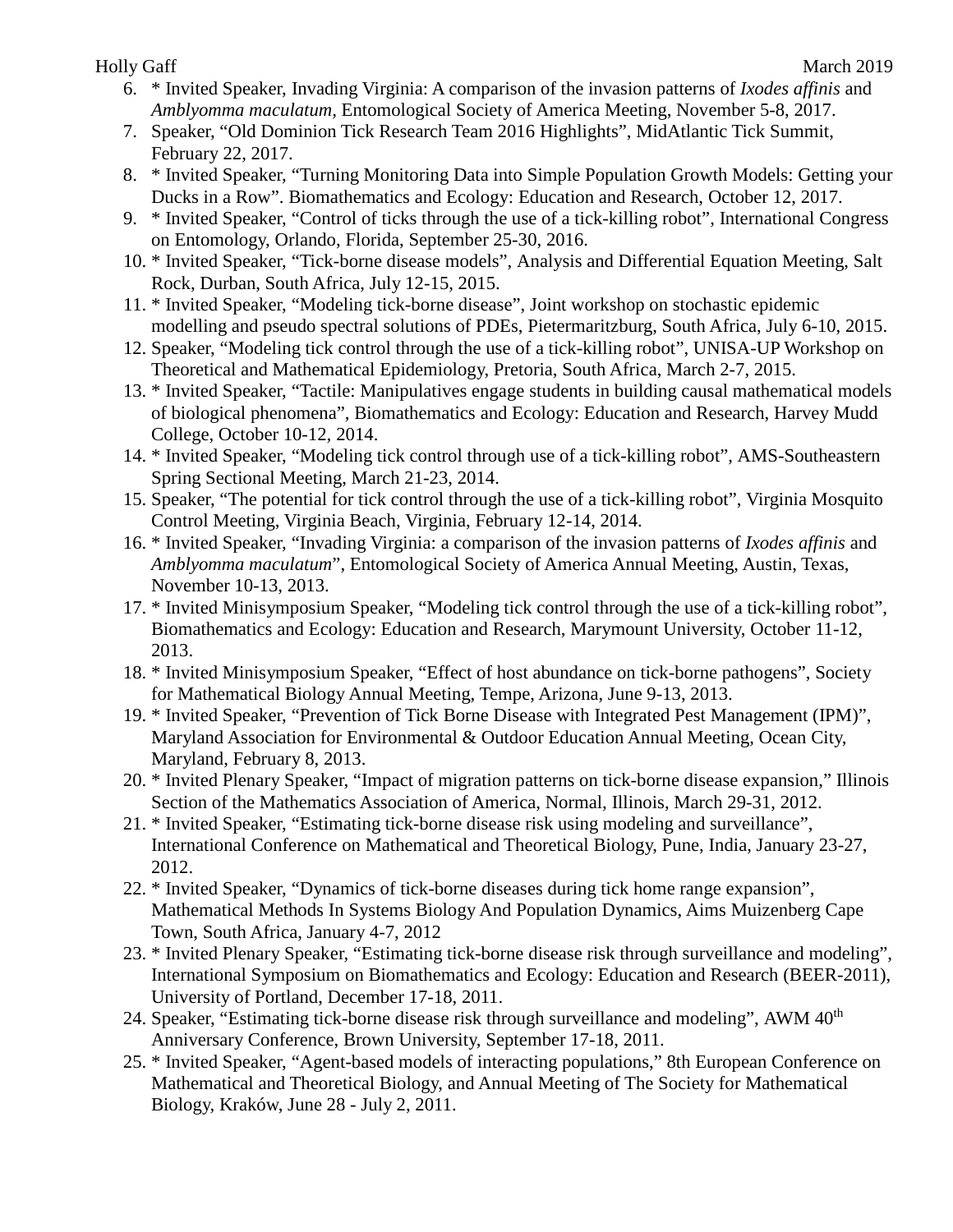- 26. Speaker, "Overview: Reports from US African BioMathematics Initiative: Conservation Biology," 8th European Conference on Mathematical and Theoretical Biology, and Annual Meeting of The Society for Mathematical Biology, Kraków, June 28 - July 2, 2011.
- 27. Poster, "Results from tick survey in Southeastern Virginia, USA , and application to mathematical modeling," 6<sup>th</sup> International Meeting on Rickettsiae and Rickettsial diseases, Heraklion, Greece, June 5-7, 2011.
- 28. Speaker, "Survey of Ticks in the Hampton Roads area: Mathematical Modeling," 2010 Virginia Mosquito Control Board Association Annual Meeting, Virginia Beach, February 2-4, 2011.
- 29. Poster, "A hybrid agent-based, differential equation model to assess the impact of livestock movement on a potential Rift Valley fever epidemic," DTRA 2010 Chemical and Biological Defense Science and Technology Conference, Orlando, Florida, November 15-18, 2010.
- 30. \* Invited Speaker, "Estimating tick-borne disease risk with an agent-based model," AMS Fall 2010 Southeastern Sectional Meeting, University of Richmond, November 6-7, 2010.
- 31. \* Invited speaker, "Mathematical modeling of the control of a tick-borne disease," SIAM-LS10, Pittsburgh, Pennsylvania, July 12-15, 2010.
- 32. Speaker, "An initial mathematical model of the eco-epidemiology of mycobacteriosis in striped bass", USGS Workshop on Fish Health, Populations and Landscape Conservation, Leetown, West Virginia, May 19-20, 2010.
- 33. \* Invited speaker, "Modeling spread of Tick-borne Disease", Mathematical Methods in Systems Biology, Tel Aviv University, Israel, January 5, 2010.
- 34. \* Invited panel member, "Graduate School Opportunities", NIMBioS Undergraduate Math Biology Conference, University of Tennessee, Knoxville, October 24, 2009.
- 35. \* Invited speaker, "Optimal control of a tick-borne disease model", The Second International Conference on Mathematical Modeling and Analysis of Populations in Biological Systems, University of Alabama, Huntsville, October 9, 2009.
- 36. Poster, "Preliminary Report: An individual-based model of tick-borne disease", American Society for Rickettsiology Annual Meeting, Hilton Head, South Carolina, August 15-18, 2009.
- 37. \* Invited minisymposium speaker, "Effects of migration on tick-borne disease risk", Annual meeting of the Society for Mathematical Biology, Vancouver, British Columbia, July 27-30, 2009.
- 38. \* Invited speaker, "Teaching the biology and ecology of infectious disease through mathematics", BIOED 2009, Christchurch, New Zealand, February 2009.
- 39. \* Invited talk, "Metapopulation models in tick-borne disease transmission modeling", co-author Elsa Schaefer, SIAM Minisymposium on Mathematical Modeling of Natural Resources, Joint Mathematics Meetings, Washington, D.C., January 2009.
- 40. \* Invited minisymposium speaker, "Optimal control of a metapopulation tick model", Society for Mathematical Biology Annual Meeting, Toronto, Canada, July 30-August 2, 2008.
- 41. \* Invited Plenary Speaker, "Ticks, Mosquitoes, Diseases and Mathematics", Mathematics Association of America, Northeastern Section Spring 2008 Meeting, St. Michael's College, Vermont.
- 42. \* Invited Speaker, "Modeling the emergence and transmission of Rift Valley fever", 42nd Annual US-Japan Cooperative Medical Sciences Program in Virology Global Warming, the Environment, and the Emergence of Viral Diseases Satellite Symposium, Nagasaki, Japan, May 24-28, 2008.
- 43. Poster, "Results from a metapopulation model for Human Monocytic Ehrlichiosis (HME)", 5th ESCAR/ASR International Meeting on Rickettsiae and Rickettsial Disease, Marseille, France, May 18-20 2008.
- 44. \* Invited Panel Member, "TIMBER The Institute for Mathematical Biology Education and Resources", Appalachian State University, November 2007.
- 45. \* Invited Mini-symposium, "Modeling tick-borne diseases: a metapopulation model", Joint Annual Meetings of the Society for Mathematical Biology and the Japanese Society for Mathematical Biology, San Jose, August 2007.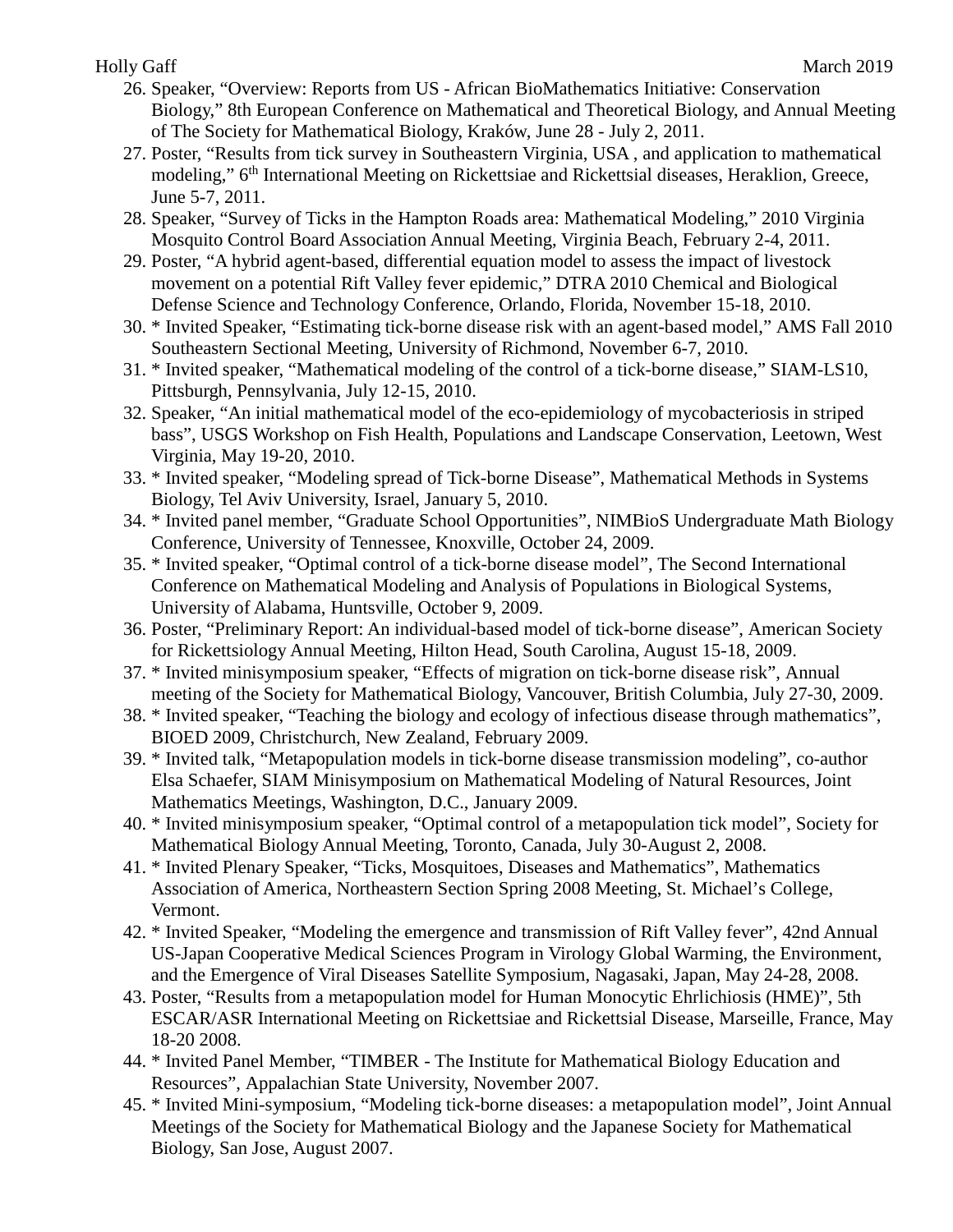- 46. \* Invited Short Course Lecturer, Implementing Biology across the Mathematics Curriculum, MathFest, San Jose, 2007.
- 47. \* Invited Mini-symposium, "Making Models Useful to Decision-Makers", Joint Mathematics Meetings, New Orleans, January 2007.
- 48. Talk, "Optimal harvesting during an invasion of a sublethal plant pathogen", Joint Mathematics Meeting, San Antonio, January 2006.
- 49. \* Invited Panel Member, "From Graduate School to a Tenure-Track Faculty Position Via the Scenic Route", Association for Women in Mathematics Workshop: Career Transitions, SIAM Annual Meeting, July 2005.
- 50. Talk, "Optimal Control of a Simplified Tick-borne Disease Model", Mini-symposium: The Modeling of Disease Using Optimal Control, SIAM Annual Meeting, July 2005.
- 51. \* Invited Talk, "A Tick-Borne Disease Model Spread and Control of Ehrlichiosis", Biomathematics in the Commonwealth Workshop, Murray State University, June 2005.
- 52. Talk, "A Tick-Borne Disease Model", Workshop on Infectious Disease: Theoretical, Ecological and Economic Approach, Trieste, Italy, April 2005.
- 53. \* Invited Talk, "A Tick-Borne Disease Model Spread and Control of Ehrlichiosis", MD-DC-VA Section of the Mathematics Association of America Fall Meeting, November 2004.
- 54. Poster, "Spatial Spread and Transmission Dynamics of Smallpox", 2004 ASM Biodefense Research Meeting, March 2004.
- 55. Talk, "Impacts of Spatial Heterogeneity on Plague", Women of Applied Mathematics: Research and Leadership Conference, University of Maryland, October 2003.
- 56. Talk, "Numerical results of optimal control applied to an integro-difference model with applications to biology", AMS-MAA Joint Mathematics Meetings, Baltimore, January 2003.
- 57. Poster, "The effect of spatial heterogeneity on the spread and control of a tick-borne disease", Entomological Society of America Annual Meeting, Las Vegas, November 1998.
- 58. \* Invited Poster, "The effect of spatial heterogeneity on a tick-borne disease", Society for Industrial and Applied Mathematics Meeting, Toronto, July 1998.
- 59. Poster, "Across Landscape Model for Fish Densities in The Everglades of South Florida: Aiding Restoration Planning", American Society for Limnology and Oceanography Meeting, St. Louis, June 1998.
- 60. \* Invited Panel Member, Session on Environmental Mathematics, American Mathematics Society Meeting, Baltimore, January 1998.

# **CONSULTING ACTIVITIES**

- 1. American Institute of Mathematics, SQuaRE on Food Systems Modeling, SME: hybrid modeling, 2017-2019.
- 2. EPA and Abt Associates, Bringing LYMESIM into the 21<sup>st</sup> century, August 2016-September 2017.
- 3. MBI Working Group Member, From within host dynamics to the epidemiology of infectious disease, April 2014
- 4. MPE 2013+ Workshop on Global Change Organizer, DIMACS, January 2014-present.
- 5. NIMBioS Working Group Member, Climate Change and Vector Borne Disease, December 2013 present.
- 6. University of KwaZulu-Natal *Siyacabanga* Workshop on Complexity and Biology: Tick-borne disease dynamics for wildlife, livestock and humans, March 2013.
- 7. RAPIDD Workshop on Surveillance Theory, October 2012.
- 8. Radford University, Mathematical Biology Expert, September 2012.
- 9. Companion Animal Parasite Council Tick-borne Disease Mapping Factors Working Group Member, June 2012.
- 10. RAPIDD Underserved Vectors Working Group Member, 2012.
- 11. Cholera Modeling, SOUTHCOM, 2011.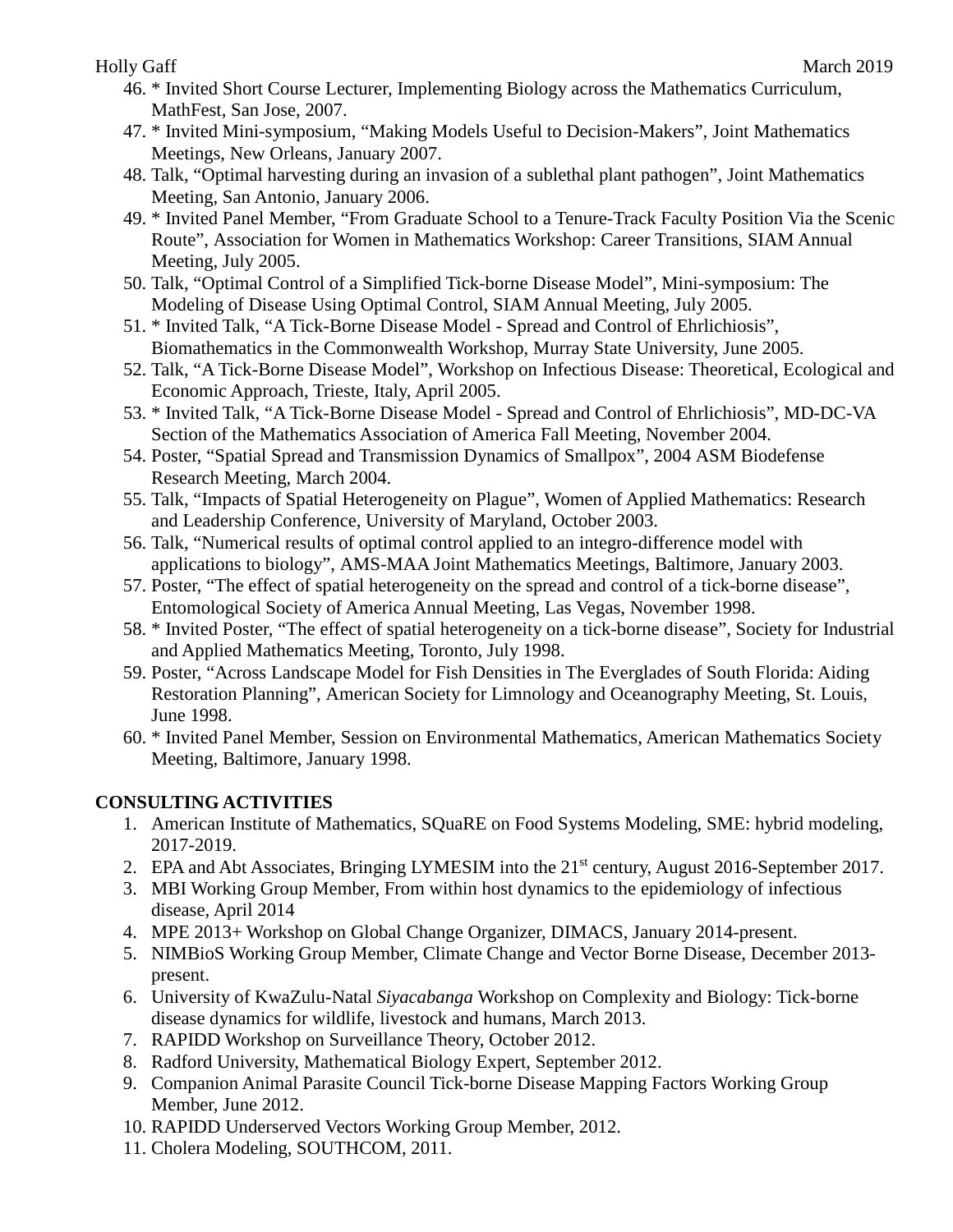- 12. Math Biology Education Subject Matter Expert, Centenary College, 2011.
- 13. RAPIDD Rift Valley fever/West Nile virus Working Group Member, 2011.
- 14. Modeling Subject Matter Expert, CDC Cholera Modeling Working Group, 2010.
- 15. Modeling Subject Matter Expert, Operational Epidemiological Modeling Process Working Group, 2011.
- 16. Rift Valley fever Subject Matter Expert, U.S. Department of Homeland Security, "Site Specific Biosafety and Biosecurity Mitigation Risk Assessment for the NBAF, Manhattan, KS." December 2009.
- 17. Modeling Subject Matter Expert, Modeling the Potential Economic Impacts of RVF in the United States Subject Matter Expert Workshop, December 15-17, 2009, Washington, DC.
- 18. Math and Science Education Expert, NSF, DIMACS, Rutgers University, "BioMath Connection" May 2008 – present.

## **HONORS, AWARDS AND PRIZES**

- 1. University Women's Caucus Achievement Award, Old Dominion University, April 2017.
- 2. Distinguished Teaching Award for Outstanding Tenure-Track Teacher, College of Science, Old Dominion University, May 2013.
- 3. Association for Women in Mathematics, AWM Service Award, January 2013.
- 4. Old Dominion University Division of Student Affairs, Shining Star Award for Helping students succeed academically, professionally, or personally inside and outside of the classroom setting, January 2010, May 2010, May 2011, December 2015, May 2016, December 2017.
- 5. University of Tennessee, Knoxville, Graduate Student Academic Achievement Award for Outstanding Academic Performance, Spring 1999.
- 6. University of Tennessee, Knoxville, Employee Team Excellence Award for Promoting the Spirit of Teamwork, Fall 1998.

# **MEMBERSHIP IN PROFESSIONAL SOCIETIES**<br>
• Society for Mathematical Biology<br>
• Board of Directors, 2010-2014<br>
• Webmaster, 2002-2010<br>
• Newsletter Editor, 2002-present<br>
• Member, 1996-present

- - -
		-
		-
- 
- BIO SIGMAA Chair-Elect, January 2009-December 2009 Chair, January 2010-December 2010 Past-Chair, January 2011-December 2011
	-
	-
- -
	- Association for Women in Mathematics Webmaster, 2003-2012 Executive committee member, 2003-2012 Member, 1994-present
		-
- Entomological Society of America Member, 1998-present
	-
- American Society for Rickettsiology Member, 2005-present
	-
- Mathematics Association of America<br>• Member, 2007-present
	-
- Society for Industrial and Applied Mathematics Member, 1998-present
	-
- 
- AAAS<br>• Invited Participant of Vision and Change in Undergraduate Biology Education, July 2009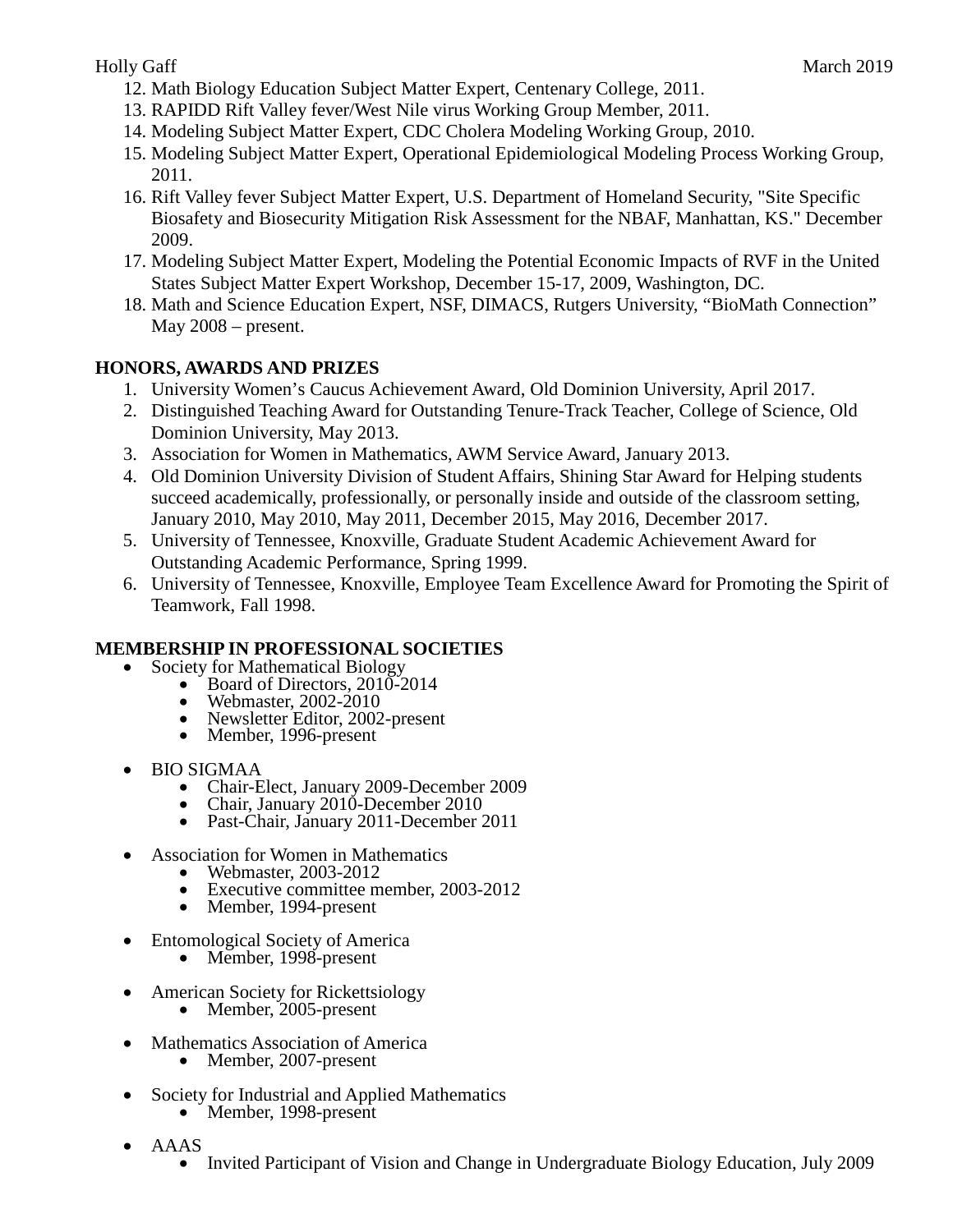# **UNIVERSITY SERVICE**

*University Level Service*

- Member, Graduate Administrators Council, 2016-present
- Member, SEES Faculty Advisory Committee, 2017-present
- Member, Undergraduate Continuance Committee, 2017-present
- University Women's Caucus, Treasurer (2009-2012), President (2013-2014), Board Member (2009-present)
- Member, Search Committee, Director of Faculty Development, 2017
- Member, Search Committee, Director of Diversity and Inclusion, 2017
- Member, IACUC Committee, 2013-2015
- Member, Strategic Planning Economic development and entrepreneurship, Fall 2013
- Faculty co-advisor, SIAM Student Chapter, January 2008-present
- Member, Strategic Planning Community Engagement Committee, 2009
- Invited seminar, Biology Department and Ocean, Earth and Atmospheric Sciences Department at ODU, January 2008, Mathematics and Statistics Department, November 2007
- University Women's Caucus, Wo-Mentoring Program lead, January 2009-December 2013
- University Women's Caucus, Thriving in the First Year panelist, November 2009
- Member, Modeling and Simulation Steering Committee, September 2009-2015
- Faculty advisor and coach, ODU Women's Rugby Club, September 2010-2016
- Faculty advisor, Graduate Organization for Modeling and Simulation, 2011-2015

# *College & Center Level Service*

- Graduate Program Director, College of Sciences, 2016-present
- Member, Medical and Healthcare Sub-Cluster Member, M&S Technology Cluster, VMASC
- Member, CEH Department head search committee, August 2009-April 2010
- Member, Health Services Research PhD Committee, September 2008-July 2010
- Track co-chair, 2008 Student Capstone Conference, VMASC

# *Departmental Level Service*

- Graduate Program Director, PhD in Ecological Sciences, August 2015-present
- Member, Department Executive Committee, August 2015-present
- Member, Department Curriculum Committee, August 2015-present
- Member, Search Committee, Visiting Assistant Professor, Summer 2018
- Chair, Department Executive Committee, August 2011-2013
- Member, Marine Molecular Ecology Assistant Professor search committee, 2012-2013
- Member, Microbiology/Immunology Assistant and Full professor search committee, October 2010- April 2012
- Member, Environmental Health Assistant professor search committee, October 2009-April 2010
- Member, Health Behavior/Promotion Assistant Professor search committee, October 2009- April 2010
- Member, Assistant Professor search committee, October 2008-April 2009
- Member, Associate Professor search committee, October 2008-March 2009

# **PROFESSIONAL SERVICE**

- Virginia Field Tick Meeting, Organizer, Annual meeting 2010-present.
- Co-organizer, DIMACS: MPE 2013+ Workshop on Global Change and Vector-borne Diseases: Mapping Emerging Infectious Diseases, August 2018.
- NIH Review Study Section, NIAID, Fellowship Overflow Panel, 2018/10 ZRG1 F16-R (20) L, July 2018.
- QUBES Fellow, 2017-present.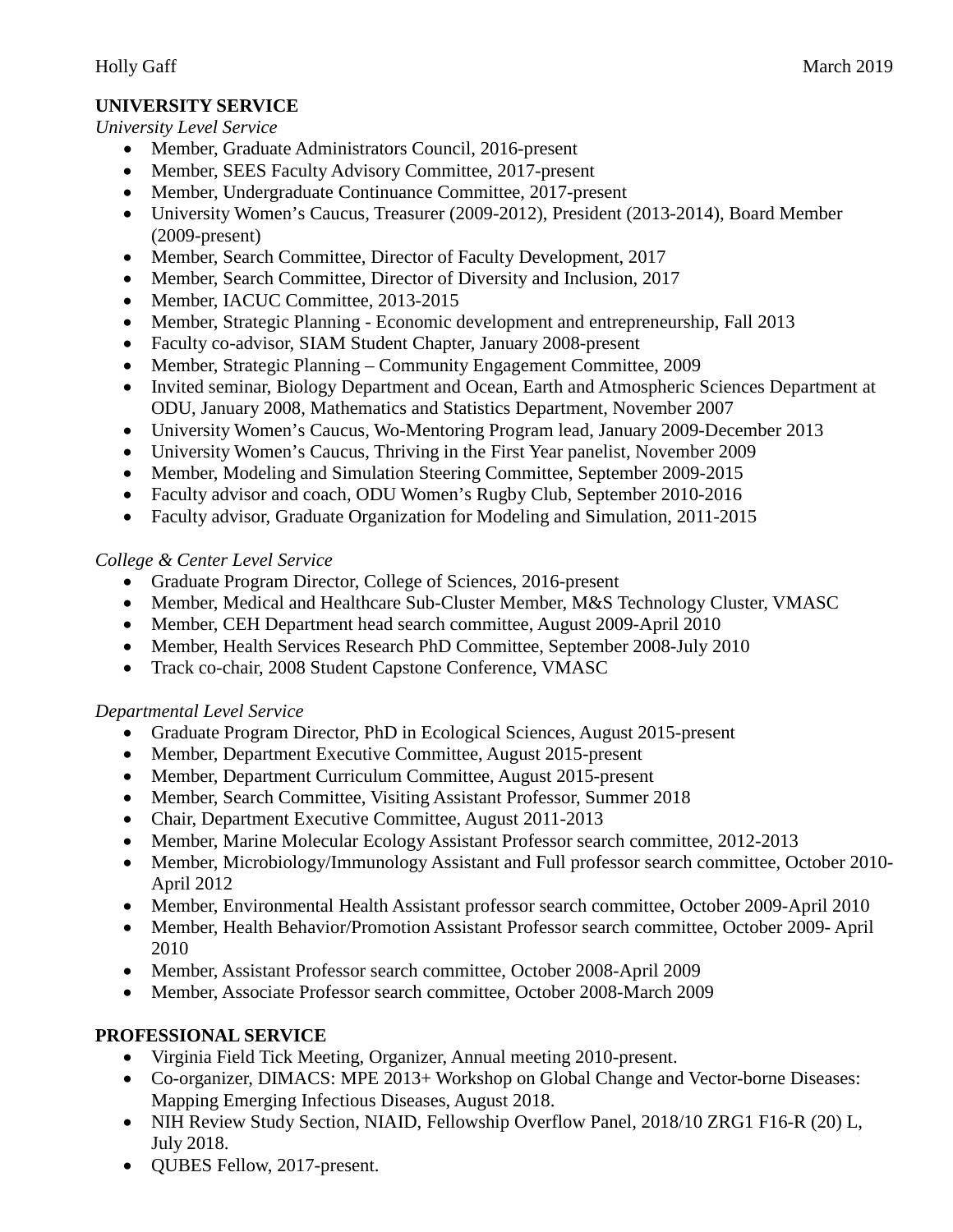- BioQuest, Mentor, BioQuest Workshop, East Lansing, Michigan, July 24-28, 2018.
- Senior Mentor, MBI Women Advancing Mathematical Biology Workshop 2017.
- Member, Diversity Committee, Math Biosciences Institute, October 2012-present.
- CDC Review Panel, CK-17-005, October 2016.
- NIH Review Study Section, NIAID, R13, March 2016.
- NSF Review Panel, Graduate Research Fellowship Program, 2012: Applied Mathematics Panel, 2013-2015: Ecology Panel.
- Co-Organizer, Annual Meeting for the Virginia Branch of the American Society for Microbiology, November 2012.
- USAID MERC Grant Review Panel, November 2012.
- NIH Review Study Section, NIAID, Microbiology and Infectious Diseases B Subcommittee, Ad hoc member, February 8-9, 2012.
- Invited seminars at Virginia Tech, October 11, 2018; UKZN Pietermartizburg, South Africa, April 29, 2015; UKZN Westville Math, South Africa, April 16, 2015; UKZN Westville Life Sciences, South Africa, April 8, 2015; ARC-Onderstepoort Veterinary Institute, South Africa, March 30, 2015; Cary Institute, Millbrook, NY, September 17, 2014; University of Louisiana, Lafayette, March 13, 2014; University of Delaware, March 5, 2013; SUNY-ESF, December 6, 2012; Franklin and Marshall University, September 18, 2012; Radford University, September 28, 2012; ODU CCPO Colloquium, November 27, 2011; ODU Computer Science Colloquium, February 18, 2011; Longwood University Math Colloquium, February 22, 2011; Emerging Pathogens Institute, University of Florida, Gainesville, October 7, 2009; Academy of Science, Loudoun County High School, Virginia, September 25, 2009; Eastern Virginia Medical School, July 23, 2009; Mathematics Department colloquium, Virginia Commonwealth University, March 20, 2009; Virginia Bioinformatics Institute, Virginia Tech University, November 18, 2008; Truman State University, November 13, 2008; Benedictine University and College of DuPage, October 28-29, 2008; DIMACS, Rutgers University, February 2007; Marymount University, September 2006; Dickinson College, Joint Mathematics-Biology-Computer Science Colloquium, February 2006; Institute for Ecosystems Studies, November 2005; Appalachian State University, March 2005; Appalachian State University, Mathematics Seminar, March 2004; Fogarty International Center, NIH, April 2004; University of Maryland, Baltimore County, February 2004; United States Naval Academy, February 2004; Andrews University, October 2001; Taylor University, September 2000; University of Wisconsin, Lacrosse, December 1999.
- Member, Organizing Committee, MidAtlantic Tick Summit, 2011-present.
- Member, Editorial Board, Letters in Biomathematics, 2016-present.
- Ad hoc reviewer for Emerging Infectious Diseases, American Journal of Tropical Medicine and Hygiene, BMC Medical Research Methodology, EcoHealth, Epidemics, Applicable Analysis, Nonlinear Analysis, Ecological Letters, AMS Notices, Ecological Modelling, Electronic Journal of Differential Equations, Journal of Theoretical Biology, Journal of Biological Dynamics, Notices of the American Mathematical Society, Bulletin of Mathematical Biology, Mathematical Biosciences and Engineering, International Journal of Health Geographics, Medical Decision Making, International Journal of Simulation and Process Modelling, Clinical Infectious Diseases, Ecological Complexities.
- Instructor, DIMACS/MBI Workshop in Quantitative Landscape Ecology and Environmental Sustainability, University of KwaZulu-Natal, Durban, South Africa, July 1-7, 2012.
- Curriculum Developer, MPE Sustainable Planet Curriculum Workshop, DIMACS, Rutgers University, October 20-22, 2011.
- Instructor, Mathematics Association of America PREP Workshop on Advanced Topics in Math Biology, Sweetbriar College, June 12-18, 2011.